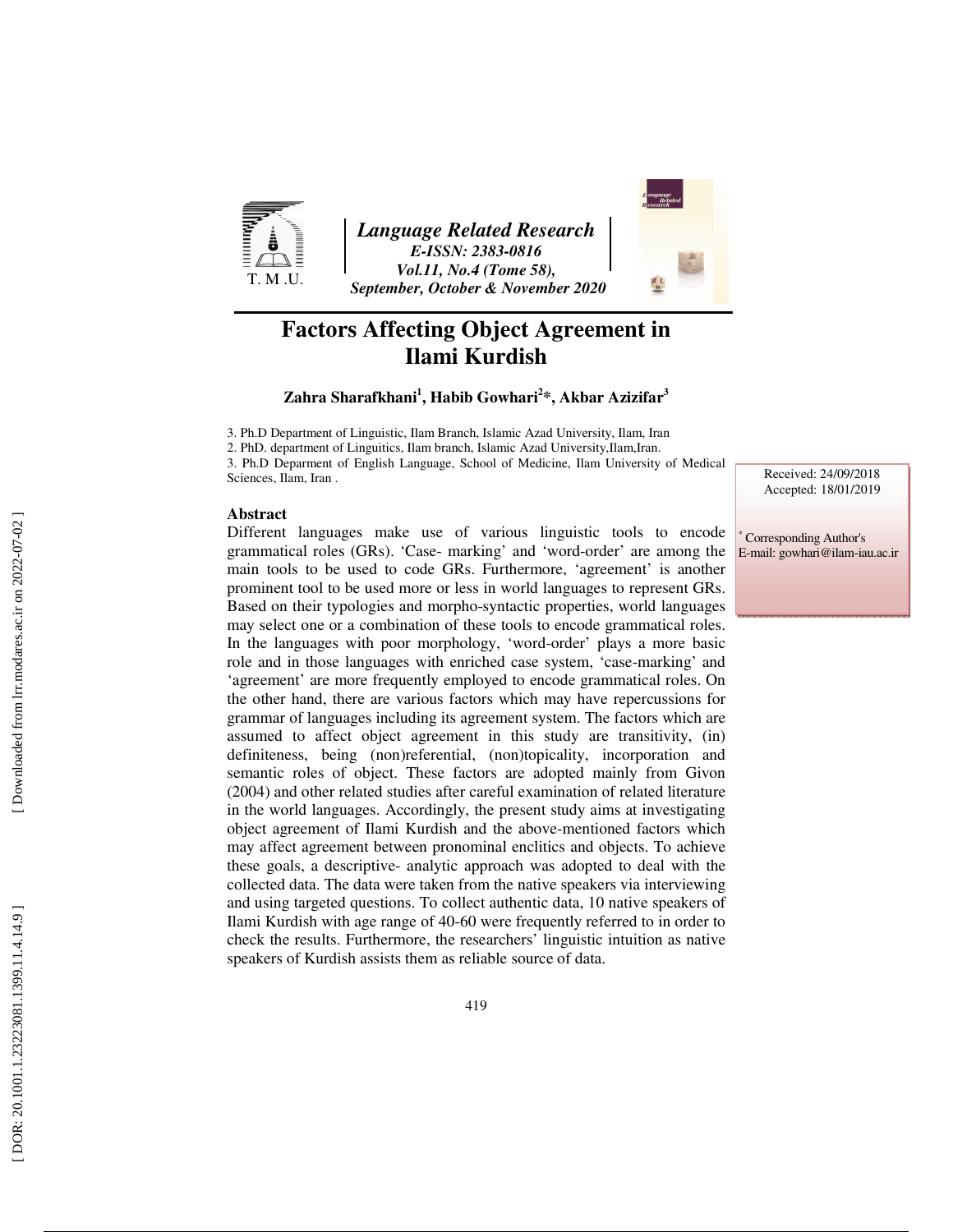

The results indicated that object pronominal enclitic can appear both at the presence and absence of direct object. In the presence of direct object, object pronominal enclitic is optional, while in the absence of direct object, object pronominal enclitics are obligatory. Accordingly, the use of object enclitics in Ilami Kurdish is an optional tool to refer (represent) to direct object. Therefore, it is concluded that object agreement to encode direct object is only used partially in Ilami Kurdish. The results, also, indicated that object enclitics are employed in Ilami Kurdish as a means to refer to object in terms of number and person. Furthermore, the results revealed that the agreement between object pronominal enclitics and direct object is affected by the above factors including '(in)definiteness', being (non)referential', '(non)topicality', 'incorporation'. Therefore, it can be concluded that felicitous object-marking in Ilami Kurdish is conditioned to these factors. For an object pronominal enclitic to be used appropriately, the referred direct object must be definite, referential, topical and non-incorporated. It is recommended to carry out separate studies on (non)Iranian languages, especially the languages with split ergative morphology, to investigate the influence of the above-mentioned factors on their agreement systems.

**Keywords**: Object enclitic, Object agreement, Ilami Kurdish, Grammatical roles .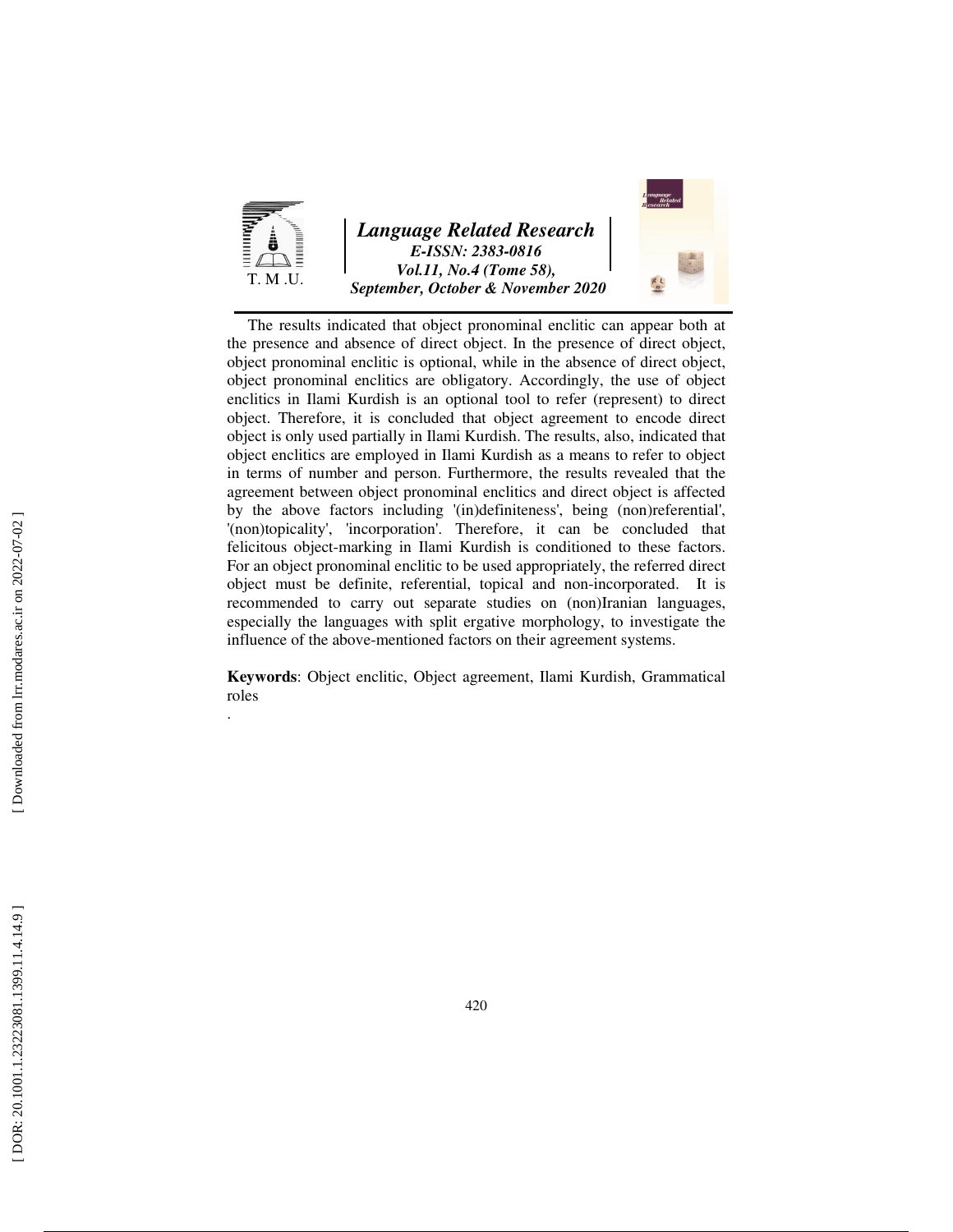

زهرا شرفخانی $^{\backprime}$ ، حبيب گوهری $^{\backsim}$ ، اکبر عزيزیفر $^{\backsim}$ 

۱. دانشجوي دكتري گروه زبانشناسي واحد ايلام، دانشگاه آزاد اسلامي، ايلام، ايران. ۲. استاديار گروه زبانشناسي واحد ايلام، دانشگاه آزاد اسلامي، ايلام، ايران. 3. استاديار گروه آموزش زبان انگليسي ، دانشگاه علوم پزشكي، ايلام، ايران.

دريافت: 25/ 08/ 97 پذيرش: 17/ 10/ 97

## چكيده

زبانها از ابزارهاي متنوعي بهره ميگيرند تا نقشهاي دستوري را بازنمايي كننـد. يكـي از ايـن ابزارهـا (سازوكار) مطابقه است كه در زبانهاي مختلف ممكن است كـموبـيش از آن اسـتفاده شـود. از طـرف ديگر، عوامل متنوعي ممكن است در زبـان هـاي مختلـف بـر روي قسـمت هـاي مختلـف دسـتور زبـان و ازجمله نظام مطابقه اثرگذار باشند. بر اين اساس، در پژوهش حاضر با اسـتناد بـه داده هـايي از كـردي ايلامي، هم بهدنبال بررسي ميزان استفاده از مطابقة مفعولي هسـتيم و هـم درپـي يـافتن تـأثير احتمـالي عوامل مختلف بـر روي مطابقـة پـي بسـت هـاي مفعـولي بـا مفعـول. بـراي تحقـق ايـن اهـداف، از روش توصيفي، كتابخانهاي، مصاحبه و ضبط صداي گويشوران بومي جهت استخراج دادههـا اسـتفاده شـده است. تعداد ١٠ نفر گويشور بومي با محدودهٔ سـني ٤٠ تـا ٦٠ سـال در اسـتخراج دادههـا كمـك كردنـد. عوامل مؤثر بر مطابقه كه در اينجا مورد بررسي قرار گرفتهاند، برگرفته از گيون (2004) هسـتند. نتـايج پژوهش حاضر نشان داد كه در كردي ايلامي از پيبستهاي مطابقـة مفعـولي جهـت ارجـاع بـه مفعـول اسـتفاده مـيشـود. همچنـين نتـايج نشـان داد كـه در كـردي ايلامـي مطابقـة مفعـولي متـأثر از برخـي محدوديتهاست. مشخصـا،ً عوامـل معرفگـي/ نكرگـي، ارجـاعي/ غيرارجـاعي، مبتـدايي/ غيرمبتـدايي و انضمام مفعول به بروز برخي محدويتها در مطابقة پيبستهاي مفعـولي بـا مفعـول منجـر مـي شـوند. بررسي تأثير اين عوامل بر نظام مطابقه بهخصوص در زبانهاي داراي نظـام مطابقـة دوگانـه بـه منزلـة موضوع پژوهشهاي آتي توصيه ميشود.

واژههاي كليدي: پيبست مفعولي، مطابقة مفعولي، كردي ايلامي، نقشهاي دستوري.

ــــــــــــــــــــــــــــــــــــــــــــــــــــــــــــــــــــــــــــــــــــــــــــــــــــــــــــــــــــــــــــــــــــــــــ

E-mail: gowhari@ilam-iau.ac.ir :مقاله مسئول نويسندة\*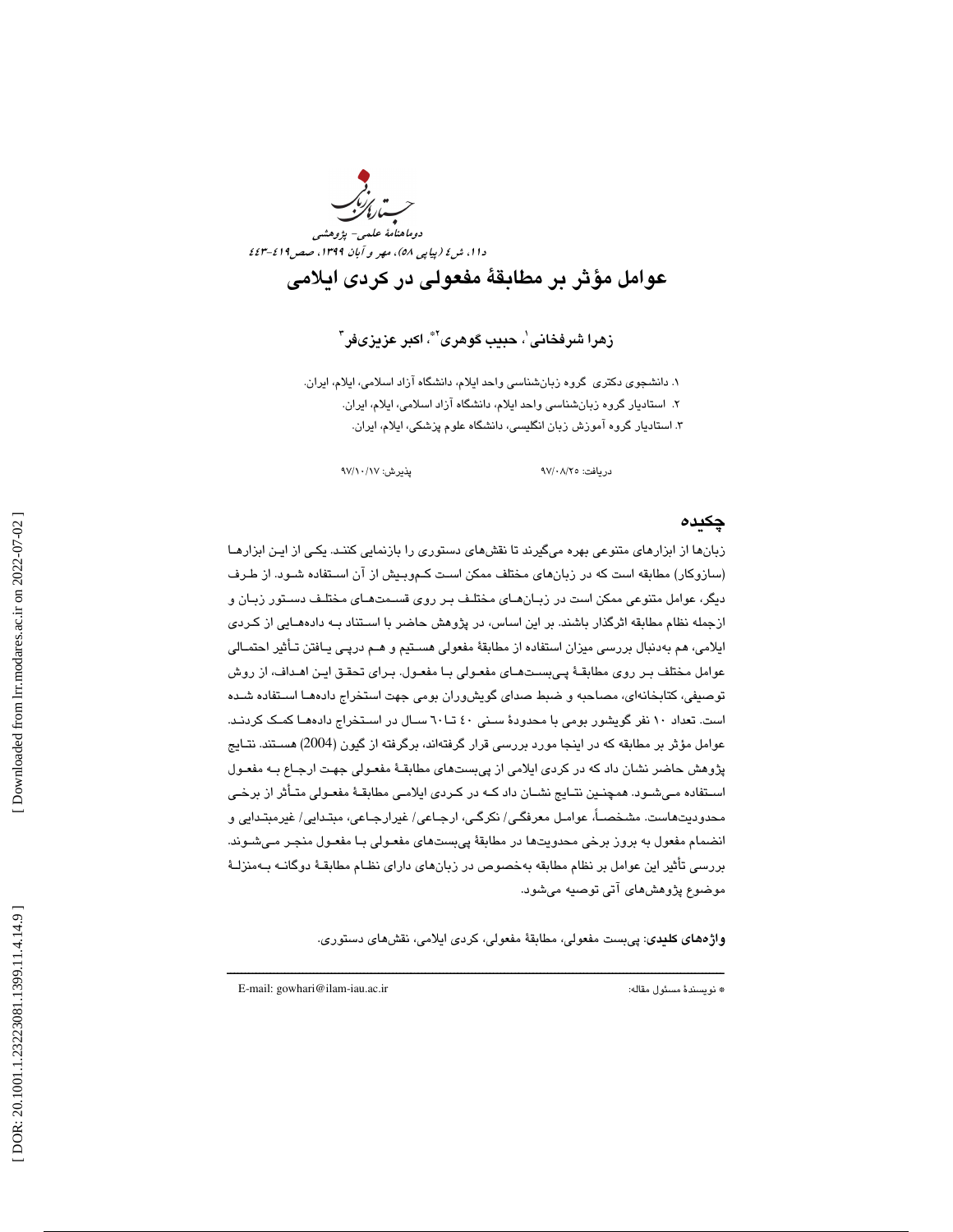توجه زهرا شرفخان*ی و همکاران* بررسی عوامل موثر بر مطابقه... انتخ<br>**بهجودی بررسی علی بررسی علی است که مطابقه به است که مطابق بررسی عوامل موثر بر مطابقه... انتخاب**<br>**بهجودی بررسی به است که مطابق به است که مطابق به است که مطاب** 

## . مقدمه 1

نقشهاي دستوري بهمنزلة يكي از مفاهيم بنيادين دستور زبان در همة زبانها اهميت بسزايي دارند. اين مفاهيم انتزاعي در هر زباني ممكن است با ابزار زباني خاصي بازنمـايي شـوند. بـه عبارت ديگر، زبانهاي مختلف از ابزارهاي زباني متنوعي براي بازنمايي نقشهـاي دسـتوري بهره ميگيرند. ميزان و نحوة استفاده از اين ابزارها ميتواند مبنايي جهت تعيين ردة زبـان هـا باشد. در ابتدا براي معرفي اين ابزارها به برخي منـابع معتبـر داخلـي وخـارجي مـي پـردازيم. كينن و كامري 1 ( 1977) رويكردي را جهت توصيف چگونگي صورتبندي نقشهـاي دسـتوري ارائه كردهاند كه ازسوى گيون<sup>٬ (2004)</sup> نيـز اتخـاذ شـده اسـت. ايـن رويكـرد بـه «شـيوههـاى رمزگذاری آشکار»<sup>۲</sup> موسوم است. بر این اساس، زبانهای مختلف از سه ابزار زبانی مختلـف جهت بازنمايي و بيان نقشهاي دستوري بهره مـي گيرنـد كـه عبـارت انـد از تـوالي سـازه هـا، مطابقه و وندهای صرفی (حالتنمایی<sup>؛</sup>). علاوه بر بهکارگیری توالی ســازههــا و حالـت نمــایی جهت بازنمايي نقشهاي دستوري، زبانهاي دنيا از ويژگي نيز بهره مـي گيرنـد تـا نقـش هـاي دستوري فاعل و مفعول را بازنمايي كنند. واژهبستهاي ضميري 5 كه گـاهي نيـز بـه ونـدهاي مطابقه موسوم هستند، بهمنظور بيـان مطابقـه، ويژگـي هـايي ماننـد شـخص، شـمار و جـنس نقشهاي دستوري را نشان ميدهند (2004 ,Givon(. البته گاهي هم به ايـن عناصـر بازگوكننـدة مطابقه دراصــطلاح «ونـد» گفتــه مـيشــود تــا واژهبسـت. تفــاوت ايــن دو بــه ماهيــت و تنــوع ميزبانهاي آنها و همچنين جايگاه اين عناصر برميگردد كـه در بخـش هـاي بعـدي بررسـي خواهد شد. ميزان استفاده از هر كدام از اين ابزارهاي سهگانه به ماهيت صـرفي و نحـوي آن زبان بستگي دارد. مثلاً در زبان فارسي از نشانههاي مطابقة فاعلي نسـبت بـه زبـان انگليسـي بيشتر استفاده ميشود. از طرف ديگر، در زبان انگليسي توالي سازهها نقـش پررنـگ تـري در بازنمايي نقشهـاي دسـتوري دارد (راسـخ مهنـ د، 1385) يـا درمـورد كـردي ايلامـي تصـور ميشود كه مطابقه حتي نسبتبه فارسي نقش بارزتري داشته باشد. بهطور كلـي، زبـان هـايي كه مطابقة قوياي دارند ترتيب واژگاني آنها انعطافپذيرتر است. بنابراين، طبيعـي اسـت كـه اينگونه زبانها از توالي سازهها جهت بازنمايي نقشهاي دستوري كمتر بهره مـي گيرنـد. در مقابل، در زبانهايي كه نظام مطابقه و تصريف در آنها تقريباً وجود نـدارد (زبـان تحليلـي`)، تنها ابزار مورد اسـتفاده تـوالي سـازه هاسـت. ميـزان و كيفيـت اسـتفاده از مطابقـه بـه منزلـة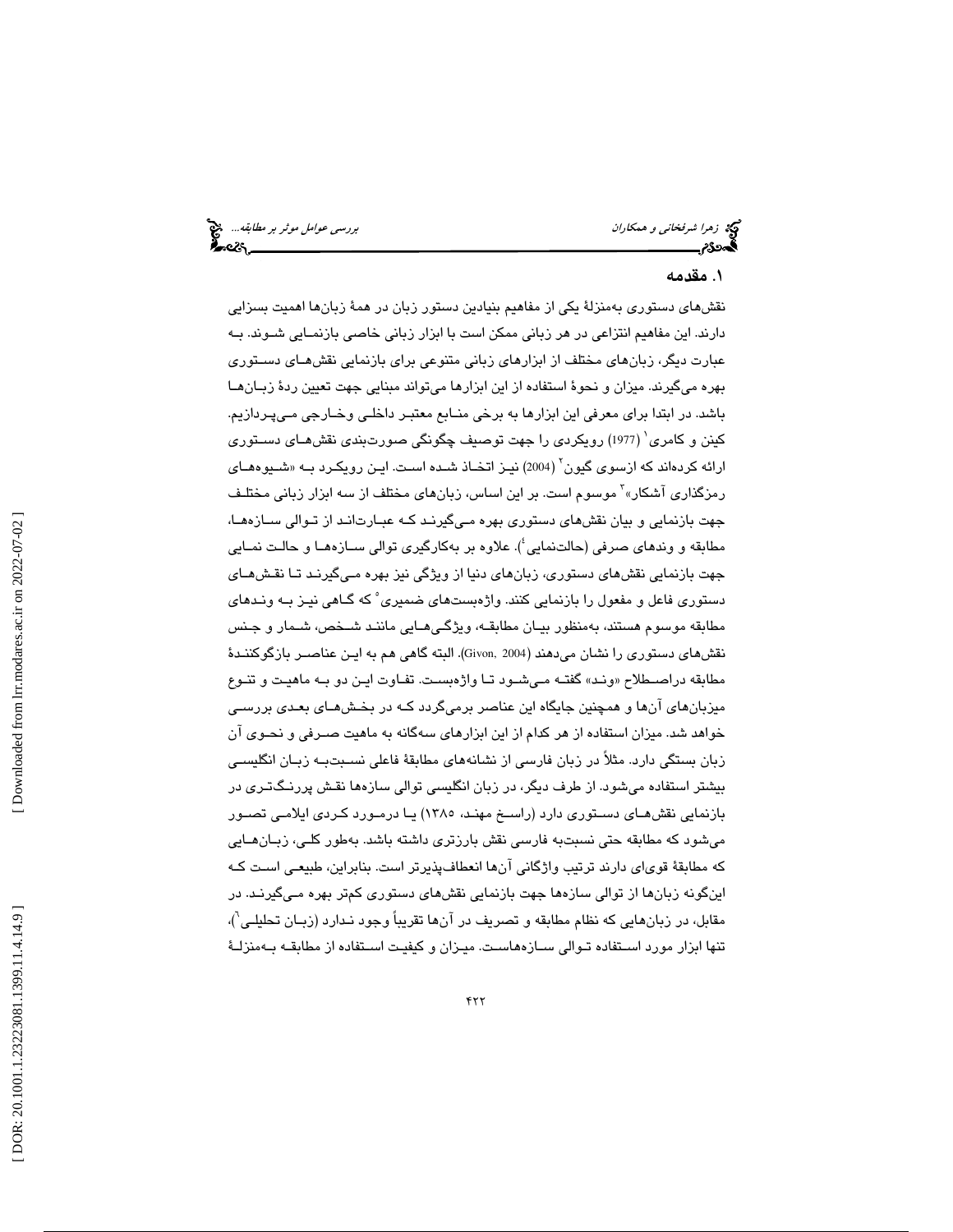موضوع موردبررسي در پژوهش حاضر به وضعيت صرفي آن زبان بستگي دارد. اصولاً در بيشتر زبانهايي كه از مطابقه بهره ميگيرند، مطابقه با فاعل حالت بينشان است. اگـر زبـاني مطابقهٔ مفعولی داشته باشد، حتماً مطابقهٔ فاعلی نیز دارد (همانجا). فرل<sup>۷</sup> (2 :2005) اسـتفاده از مطابقه جهت نشان دادن نقشهاي دستوري را نشاندار كردن هسته 8 مـي نامـد. اگـر فعـل (يـا فعل كمكي) را هستة جمله قلمداد كنيم، در اين زبانها فعل داراي نشانههاي صـرفي اسـت كـه برخي از ويژگيهاي موضوع ْهاي فعلي (نقشهاي فاعل و مفعـول) هماننـد شــخص، شـمار و جنس را نشان مىدهد (*ibid)*. پسوندهاي فاعلى و پيبستهاي غيرفـاعلي `` زبـانهـاي ايرانـي ميتوانند در اين چارچوب بررسي شوند. همچنانكـه در قسـمت هـاي بعـد خـواهيم ديـد، ايـن عناصر بازگوكنندة برخي خصوصيات نقشهاي دستوري مانند شـخص و شـمار هسـتند. در پژوهش حاضر سعي شده است تحليلي جامع از وضعيت مطابقـهٔ مفعـولي در كـردي ايلامـي ارائه شود. درحالي كه بيشتر پژوهشهاي انجامشده در رابطه با مطابقـه صـرفاً بـر بررسـي تأثير زمان و گذرايي بر روي مطابقه متمركز بودهاند، اما پـژوهش حاضـر عوامـل د يگـر ي را نيز در ارتباط با نحوۀ ارجاع پيبستهاي مفعولي با مفعول در كـردي ايلامـي بررسـي كـرده است. اين عوامل برگرفته از گيون (2004) هستند. گيون ارتباط اين عوامل را بـا نحـوهٔ مطابقـهٔ فاعلي و مفعولي و همچنين در رابطه با نحوهٔ حالتدهي (نظـام حالـت) در زبـان هـاي مختلـف بهصورت پراكنده مورد اشاره قرار داده است. وي براي تأثيرپذيري هر كدام از اين عوامـل از یک زبان شاهد آورده است و همهٔ این عوامل را در یک زبان مشخص بررسـی نکـرده اسـت. این عوامل که در پژوهش حاضر با تبیین تأثیر آنها بر روی مطابقه در کـردی ایلامـی بـدان<br>خواهیم پرداخت، عبارتاند از زمان، گذرایی، جهت''، معرفگی/ نکرگی، نقشهای معنایی فاعـل 14 . به عبارت ديگر، هدف اصلي پژوهش حاضر بررسي وضعيت مطابقهٔ مفعولي در كردي ايلامي و همچنين بررسي تأثير عوامل فوق بر روى نحوهٔ مطابقهٔ پيبستهـا بـا مفعـول در ايــن زبــان است. برای تحقق این اهداف دادههایی از کردی ایلامی و از گویشـوران بـومی ایـن زبـان بـه شيوهٔ ميداني و از طريق مصاحبه گردآوري شدهاند. حداقل از ١٠ گويشور بومي تقاضا شـده است تا بهدقت به سؤالات محقق دربارهٔ صورتبندی نظام مطابقه پاسخ دهند. علاوه بـر ایـن،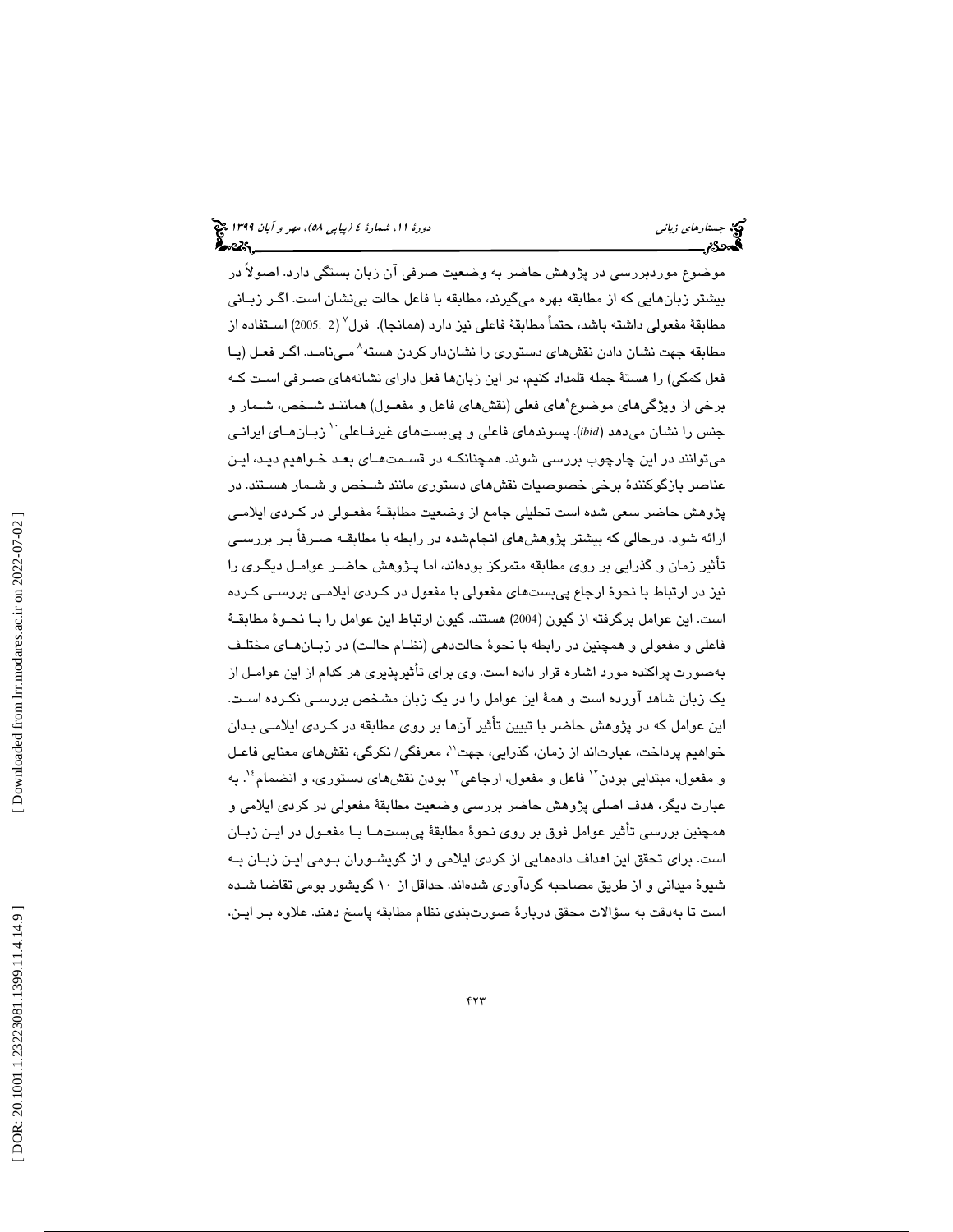توجه زهر*ا شرفخاني و همكاران* بررسي عوامل موثر بر مطابقه... المجمع<br>**هم درسي عوامل موثر بررسي عوامل بررسي عوامل موثر بررسي عوامل موثر بر مطابقه...**<br>**به در تاريخ بررسي بررسي بررسي بررسي بررسي بررسي عوامل بررسي عوامل موثر بر** 

خود پژوهشگر نیز گویشور بومی كردی ایلامی است كه در تحلیل دادهها بسیار مـؤثر بـوده است.

## . پيشينة تحقيق 2

هیگ<sup>۰٬</sup> (2008) در کتاب **تغییر** *انطباق در زبانهای ایرانی* موضوع حالتنمایی و مطابقه را در زبانهاي ايراني بررسي كرده است. وي ابتدا زبان فارسي باسـتان و فارسـي ميانـه و سـپس در دو فصل مجزا، كردي مركزي (سوراني سليمانيه) و كردي شمال را ازلحـاظ ويژگـي هـاي صرفي ـ نحوي بررسي كـرده اسـت. هيـگ كـردي مركـزي (سـوراني سـليمانيه) را ازلحـاظ نظامهاي حالت و مطابقه نيز بررسي كرده است. او تحليل باينن (1979) را مبني بر اينكـه نظـام مطابقه در كردي مركزي فاعلي ـ مفعولي<sup>١٦</sup> (نه كنايي<sup>٧٧</sup>) است كمـي سـادهانگارانــه مـي پنـدارد، هرچند اذعان ميكند كه ازنظر نحوي كردي مركزي مـي توانـد فـاعلي ـ مفعـولي باشـد ( ,Haig 301 :2008). در رابطه با حالتنمايي صرفي، هيگ نشان ميدهد كه فاعـل لازم، فاعـل متعـدي و مفعول يك صورت بيشتر ندارند و لذا نظـام حالـت در كـردي مركـزي خنثـي اسـت ( *ibid*(. در ارتباط با مطابقه، هيگ اعتقاد دارد كه بين فاعل لازم و متعدي تفاوت ديده ميشـود، درحـالي كه مفعول با هردو تشابهاتي دارد. او مطابقه را در كردي مركزي اينگونه نشان ميدهد ( :*ibid*  $:(301-302)$ 

فاعل لازم بهصورت اجباري با پسوند مطابقه كه هميشـه ميزبـان آن فعـل اسـت مـورد - ارجاع قرار ميگيرد.

فاعل متعدي نيز مورد ارجاع قرار ميگيرد، اما نه با پسوند مطابقـه، بلكـه بـا گروهـي از - واژهبستهاي ضميري. ميزبان اين واژهبستها (پيبسـت) سـازه هـايي غيـر از فعـل هسـتند. مفعول، حرف اضافه، جزء غيرفعلي فعل مركب و ... ميتوانند ميزبان اين واژهبستها باشند. مفعول نيز فقط گاهي مورد ارجاع قرار ميگيرد. در ايـن صـورت بـا همـان پسـوندهاي -

مختص به فاعل لازم مورد ارجاع قرار ميگيرد كه ميزبان آنها فعل است.

در ارتباط با كردي شمالي، هيگ نظام مطابقه را در اين گويش (كرمانجي) كنايي مـي دانـد. اين نظام كنايي صرفاً در سطح صرف رخ ميدهد. بر اين اساس فاعـل لازم و مفعـول بـا هـم انطباق دارند و فاعل متعدي گذشته نيز بهصورت غيرمستقيم (كنايي) تجلي پيدا ميكند. با ايـن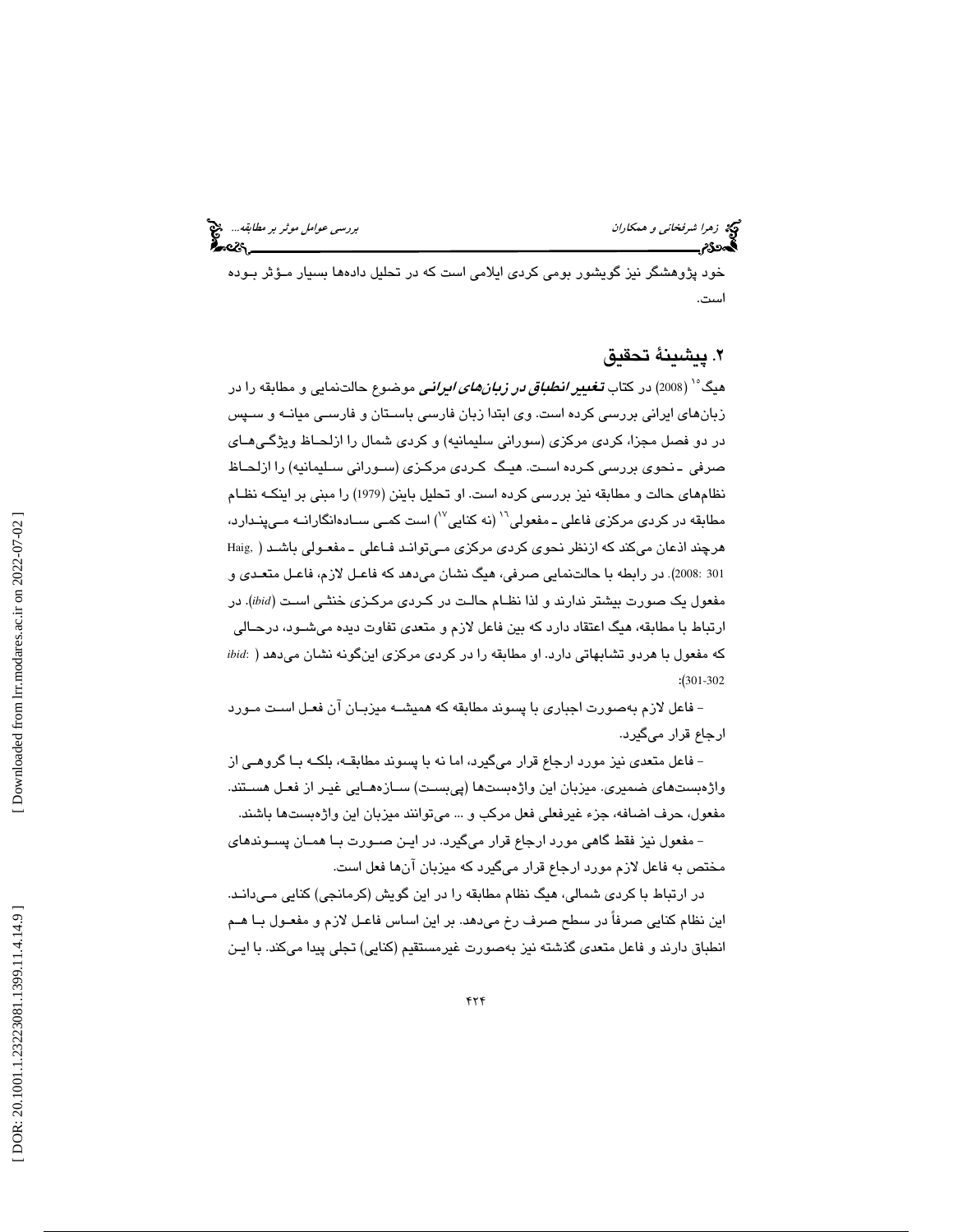حال، هيگ (2008) از ساختهاي نحوي مانند حذف به قرينه، نظارت بر انعكاسـي هـا، مجهـول - سازي و ... شواهدي ارائه ميكند كه نشان ميدهد كه فاعل گذشته متعدي و فاعل لازم همانند فاعل حال متعدي در فرايندهاي نحوي رفتار يكساني در كردي كرمـانجي دارنـد. او ايـن گونـه نتيجه ميگيرد كه ساخت كنايي در جملات متعدي گذشته در سطح نحو عملاً بياعتبـار اسـت. به عبارت ديگر، كردي كرمانجي در سطح نحو مانند زبانهاي فاعلي ـ مفعولي ر فتار مـي كنـد (Haig, 2008).

دبيرمقدم (:1392 737) نظام مطابقه را در چهار گويش كردي بانه، كردي سنندجي، كردي كلهري و كردي كرماشاني بررسي كـرده اسـت. دو گـويش نخسـت متعلـق بـه گـروه كـردي مركزي (سوراني) و دو گويش بعدي متعلق به گروه كـردي جنـوبي هسـتند. دبيرمقـدم نظـام مطابقه را در كردي بانه و كردي سنندج از نوع دوگانهٔ زمـانمحـور<sup>\\</sup> مـيدانـد. در فعـلهـاي زمان حال شاهد نظام مطابقة فاعلي/ مفعولي هستيم و در فعلهاي زمان گذشـته شـاهد نظـام غير فاعلي/ مفعولي هستيم (همانجا). وي براي نظام غيرفاعلي مفعولي دوگانه (و گاه سهگانـه) متصور است: نظام مطابقةً كنايي ــ مطلق`` و نظام مطابقةً سهبخشي. بخش سوم را هم حالـت مطلق ـ غيرفاعلي ـ غيرفاعلي مي نامد. درمورد كردي كلهـري و كـردي كرماشـاني، دبيرمقـدم (١٣٩٢: ٧٣٧) اين دو گويش را داراي نظام مطابقــهٔ فــاعلى ــ مفعـولي مـيدانـد. در عـين حــال، ازلحاظ نظام حالت<sup>71</sup>، اين چهـار گـويش داراي نظـام خنثـي هسـتند؛ يعنـي اسـم و ضــمير در حالتهاي مختلف صورت صرفي يكساني دارند.

كريمي (1391) دو الگـوي رايـج در سـاخت كنـايي زبـان هـاي ايرانـي را در قالـب برنامـة كمينهگرا بررسي كرده اسـت. در الگـوي اول، در بنـدهاي متعـدي، فاعـل حالـت نمـاي كنـايي/ غيرفاعلي و مفعول حالت فاعلي دارد. در اين حالت، فعل با مفعول مطابقـه مـي كنـد. در الگـوي دوم، فاعــل متعــدي حالــت نمــاي كنــايي نــدارد، بلكــه بــه وســيلة يــك واژهبســت غيرفــاعلي مضاعفسازي ميشود. فعل با مفعول مطابقه نميكند و هميشـه حالـت سـوم شـخص مفـرد است. او اين دو حالت را با همديگر در توزيع تكميلي ميداند. زبانهاي كردي شـمالي، بلـوچي و تاتي كريني از الگوي نخست پيروي ميكننـد. الگـوي دوم شـامل زبـان هـايي ماننـد دشـتي، لارستاني، كردي مركزي، تاتي دروي و... هستند كه در آنها فاعل بهصورت اجبـاري بـا يـك واژهبست غيرـ فاعلي مضاعفسازي ميشود.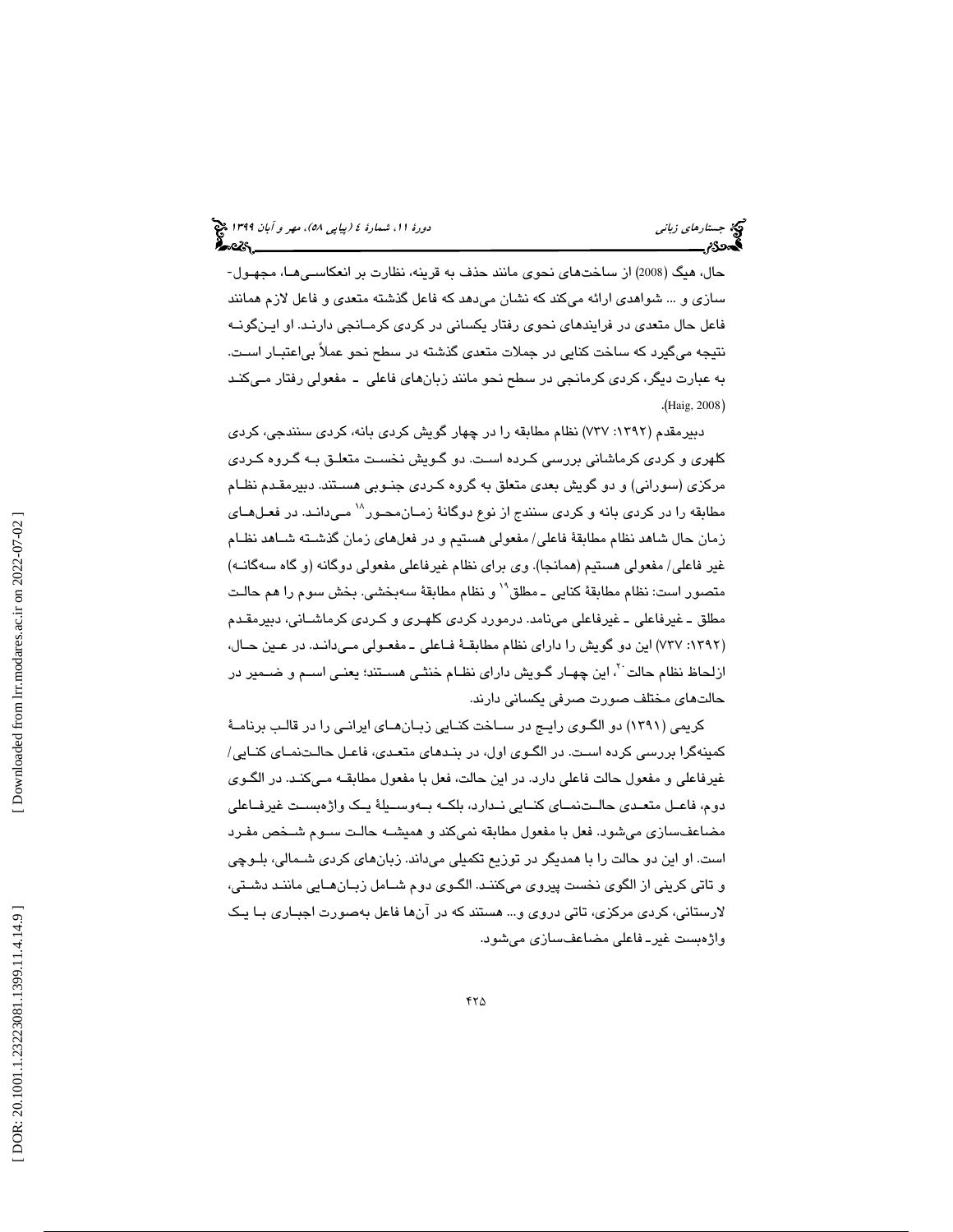نها زهرا شرفخان*ی و همکاران* بررسي ع*وامل موثر بر مطابقه...*. في نظر بر مطابقه... في نظر بر مطابقه... في نظر بر<br>**الس**حدی السلامی

راسخ مهند ( 1385) شيوة نشان دادن فاعل و مفعول را در فارسـي بررسـي كـرده اسـت. ابتدا سه شيوة نشان دادن روابط دستوري را شـرح داده، سـپس دو نظـام حالـت دهـي يعنـي فاعلي ـ مفعولي و كنايي ـ مطلق را توصيف كرده است. آنگاه با ارائة استدلال هـايي مشـخص شده است كه فارسي عمدتاً از مطابقه و حالـت دهـي جهـت نشـان دادن نقـش هـاي دسـتوري استفاده ميكند.

راسخ مهند و نقشبندي (1391) تأثير عوامل كلامي بر تعيين نوع الگوي حالت را در كردي هورامي بررسي كردهاند. آنها اينگونه نتيجه ميگيرند كه برخـي ويژگـي هـاي كلامـي سـبب بهوجود آمدن گرايش كلامـي ويـژه اي بـه نـ ام سـاخت موضـوعي ارجـح مـي شـود و اينكـه تأثيرپذيري اين ساخت در گذشته نسبتبه حال بيشتر اسـت. آن هـا همچنـين عوامـل ديگـري مانند جانداري مبتدا، و پيوستگي مبتدا را نيـز بررسـي كـرده و نتيجـه گرفتـه انـد ايـن عوامـل محرك الگوي حالت مفعولي در حوزة نحو هستند.

شريفي و زمرديان (1378) نظام مطابقه را در گويش كاخكي مطالعه كـرده انـد. بـه عقيـدة آنها گويش كاخكي در صورت گذشته افعال (لازم و متعدي) خود هماننـد برخـي زبـان هـاي ايراني ردپايي از نظام ارگاتيو را نشان ميدهد. در اين پژوهش درمورد تأثير توالي سازهها و حضور يا عدم حضور نهاد بر روي نحوة مطابقه در اين گويش استدلالها و مثالهـايي ارائـه شده است.

بررسي اجمالي برخي مطالعات مرتبط نشان ميدهد كه بيشتر اين پژوهشها به دو عامـل زمان و گذرايي توجه كردهاند. در پـژوهش حاضـر، سـعي شـده اسـت تصـوير كلـي تـري از موضوع مطابقه با بررسي تعداد بيشتري از عوامـل مـؤ ثر ارائـه شـود. در قسـمت چـارچوب نظري، توضيحات بيشتري درمورد پژوهش حاضر ارائه مي شود.

## . چارچوب نظري 3

قبل از بررسي دادههاي كردي ايلامي، لازم است بين نشانههاي مطابقه فاعلي و مفعولي تمايز قائل شويم. اين عناصر زباني با اسمهاي متعـددي مـورد اشـاره قـرار مـي گيرنـد. دبيرمقـدم (۱۳۹۲) آنها را در كردي جنوبي، پسوند فاعلي و پيبست مفعولي ميخواند و آنها را نشــانهٔ مطابقه $^{\prime\prime}$  میداند. گیون (2004) آنها را وندهای ضمیری $^{\prime\prime}$  مینامد. دیگران از عبارات شناســه،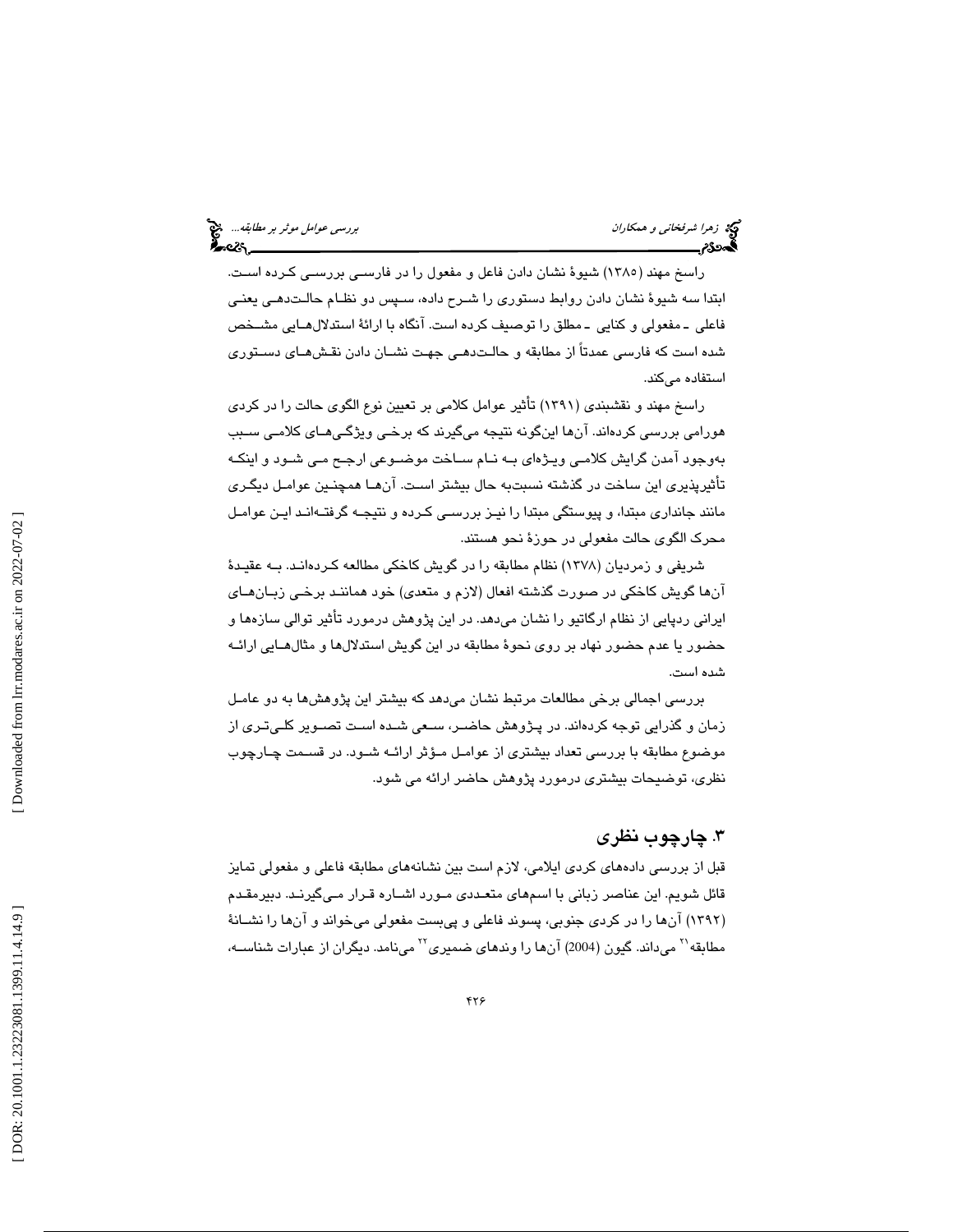ضماير متصل (فاعلي و مفعولي)، واژهبست وغيره براي نامگذاري آنها استفاده مـ يكننـد. در زبانهاي ايراني بهخصوص زبانهايي كه نظام دوگانه دارند مانند كردي مركزي، تاتي، علاوه بر فعل، عناصر زباني ديگري همانند اسم، ضمير، قيد، پرسشواژهها و... ميتوانند ميزبان اين واژهبستها باشند. دبيرمقدم (:1392 696) درمورد ميزبان واژهبستهاي غيرفاعلي در كردي بانه و سنندج اعتقاد دارد كه ايـن دو گـويش از جايگـاه واكرناگـل تبعيـت نمـي كننـد. او ادامـه ميدهد كه اين عنصر زباني كه هميشه بهصورت پيبست است، بر روي اولين سـازة حاضـر در گروه اسمي ظاهر ميشود. سازههايي همانند مفعول صريح، بخش غيرفعلـي فعـل مركـب، نشانة نمود ناقص، پيشوند نفي، ستاك گذشتة فعل، پسوند اسـم مفعـول سـاز و ... مـي تواننـد ميزبان واژهبست فاعلي باشند.

در رويكرد حاضر هماننـد دبيرمقـدم ( 1392)، از اصـطلاح پسـوند هـاي مطابقـة فـاعلي و پيبستهاي مطابقة مفعولي براي اشاره به اين عناصر زباني استفاده ميشود. همچنانكـه در قسمت تحليل دادهها خواهيم ديد، دستكم دو دليل در كردي ايلامي براي اين نامگذاري وجود دارد: نخست، پسوندهاي مطابقة فاعلي نسبتبه نشانههاي مطابقة مفعولي به ستاك نزديك تر هستند. واژهبستها در حاشيه هستند و وندها به ستاك/ ريشه نزديكترند. دوم، واژهبستهـا داراي تنوع در مقولة نحوي ميزبان هستند. درحالي كـه در كـردي ايلامـي پسـوندهاي فـاعلي هميشه به ستاك فعلي اضافه ميشوند، گاهي در كردي ايلامي مشاهده مـي شـود كـه ميزبـان نشانههاي مفعولي عنصري غير از ستاك فعلـي اسـت. ايـن عنصـر در كـردي ايلامـي بيشـتر همكرد غيرفعلي فعل مركب است.

همانگونه كه در مقدمه بهصـورت اجمـالي اشـاره شـد عوامـل مـرتبط بـا نظـام مطابقـه برگرفته از گيون (2004) هستند. گيون ارتباط اين عوامل را با نحوهٔ مطابقهٔ فاعلی و مفعـولی و همچنين در رابطه با نحوهٔ حالت<code>دهی</code> (نظام حالت) در زبـانهـای مختلـف بـهصـورت پراكنـده مورد اشاره قرار داده است. وی برای بررسی تأثیر هر کدام از این عوامل از یک زبان شــاهد آورده است و همهٔ اين عوامل را در يک زبان مشخص بررسى نکرده است. مثلاً گيـون ( :2004<br>212) براى تأثير جهت بر روى مطابقه به زبان نزپرسه™ استناد مىکند. او نشان مىدهد که در جملات لازم، مجهول و ضدمجهول''، نظام حالت و مطابقهٔ فاعلي ــ مفعولي اسـت و صــرفاً در جملات متعدي اين زبان از الگوي كنايي پيروي ميكند.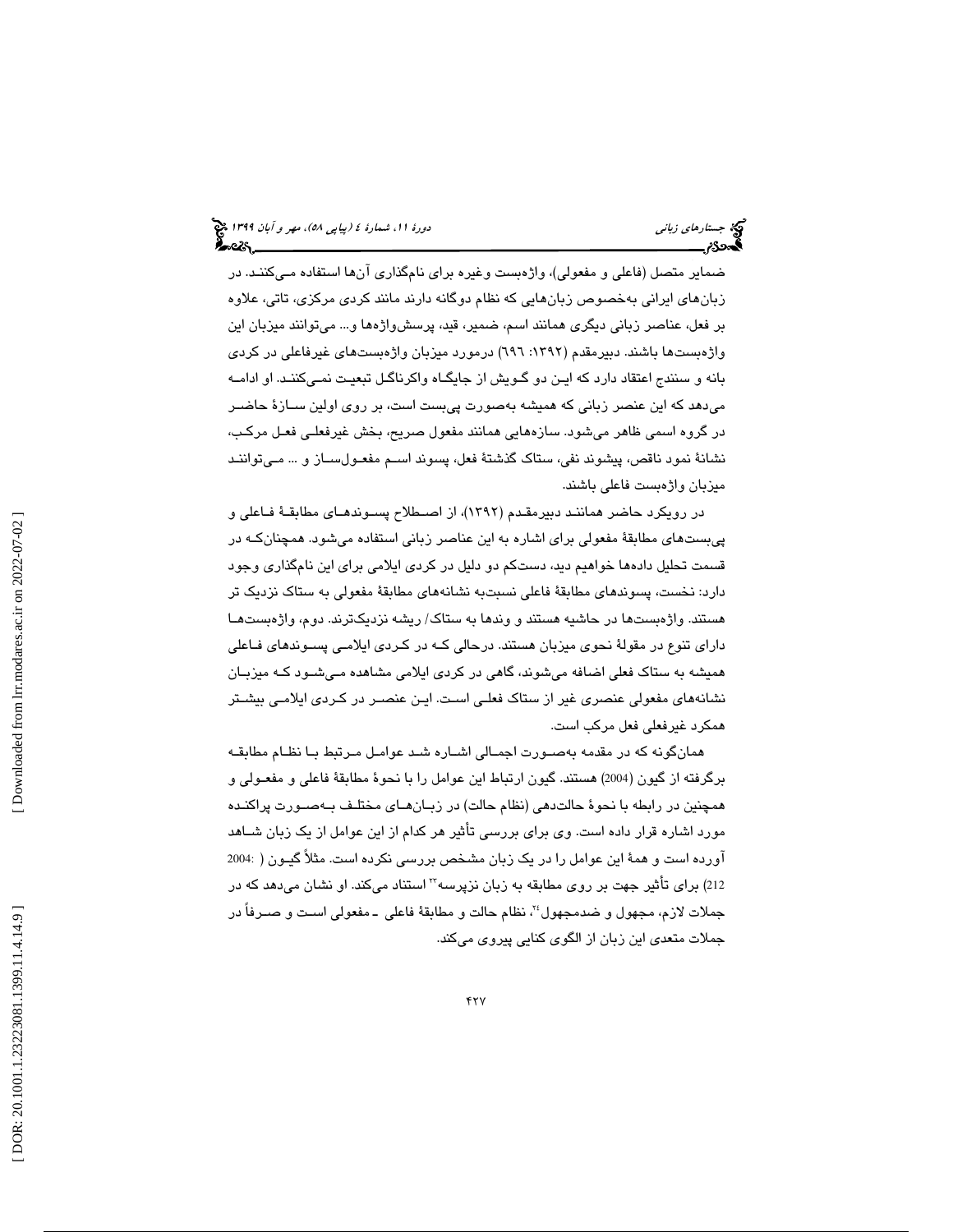نهج زهر*ا شرفخاني و همكاران* بررسي ع*وامل موثر بر مطابقه...*. چ<mark>خ</mark><br>پهچونکار بررسي عوامل موثر بر مطابقه...<br>پهچونکار بررسي عوامل موثر بررسي عوامل موثر بررسي عوامل موثر بر مطابقه...

گيون (2004) برای نشان دادن ارتباط نظام مطابقه با نقشهای معنایی°<sup>۲</sup> شواهدی از زبـان چیكاسا "و نپالي<sup>"≀</sup>ارائه مىكند. در زبان نپالى در جملات لازم اگر تأكيـد روى نقـش معنـايي عاملي فاعل باشد، فاعل حالت كنايي دارد، درصورتي كه اگر مبنا صرفاً گـذرايي باشـد، فاعـل لازم نبايد حالت كنايي داشـته باشـد. بـالعكس، اگـر فاعـل متعـدي داراي نقـش عـاملي نباشـد بهصورت كنايي (غيرمستقيم) نمود پيدا نميكند. به عبـارت سـاده، در ايـن زبـان عامـل نقـش معنايي بر عامل گذرايي جهت تعيين نظـام مطابقـه و حالـت برتـري دارد ( 2004:213 ,Givon(. در جایی دیگر، برای عامل ارجاعی/ غیرارجاعی، وی از زبان یوتا<sup>۲۸</sup> مبتدايي بودن نقشهاي دستوري و تأثير آن بر روي نظام مطابقه در زبان تيمبه<sup>٢٩</sup> را بهمنزلــهٔ شاهد آورده است. تداوم فاعل يا مفعول در جملات بعدي سبب مبتداييشدن آنها ميشود. به عقيدة گيون اين عامل سبب شده است كه فاعل جملات لازم كه در اين زبـان در حالـت عـادي بهصورت مطلق بازنمايي ميشود همچون فاعل بندهاي متعدي بهصورت كنايي نمود پيدا كند *ibid*(. در اينجا هم مشاهده ميشود كه عامل مبتدايي بودن بر عامـل گـذرايي در تعيـين نظـام ) مطابقه و حالت ارجحیت پیدا كرده است. همچنین، گیون شواهدی از زبان شـرپا<sup>۲۰</sup>ارائــه كـرده است كه معلوم ميكند مقولة نمود بهصورت كامل يا ناقص بر روي نظام مطابقه اثرگذار است (Givon, 2004: 2014). به عقيدهٔ او، فارغ از عامل گذرايي و زمان در جملاتي كه نمود كامل دارند، ما شاهد صورتبندي نظام مطابقه بهصورت كنـايي و در جمـلات داراي نمـود نـاقص شـاهد حالت مطلق هستيم (*ibid*( .

نگارنده سعی كرده است = اين عوامل را بهصورت مدون درمورد دادههای كردی ايلامی<br>بررسی كند. اين مجموعه عوامل را میتوان درمورد ديگر زبانهای ايرانی (يا غيرايرانـی) بـه-خصوص زبانهايي كه داراي صرف دوگانه'' هستند بهكار گرفت كـه انتظـار مـيرود نتـايج حاصل از نتايج پژوهش حاضر متفاوت باشـند. عـلاوه بـر دو عامـل زمـان و گـذرايي، ســاير عوامل بررسیشده در نحوهٔ مطابقه در کردی ایلامی عبارتانـد از: جهـت، معرفگـی/ نکرگـی، نقشهاي معنايي فاعل و مفعـول، مبتـدايي بـودن فاعـل و مفعـول، ارجـاعي بـودن نقـشهـاي دستوري و انضمام.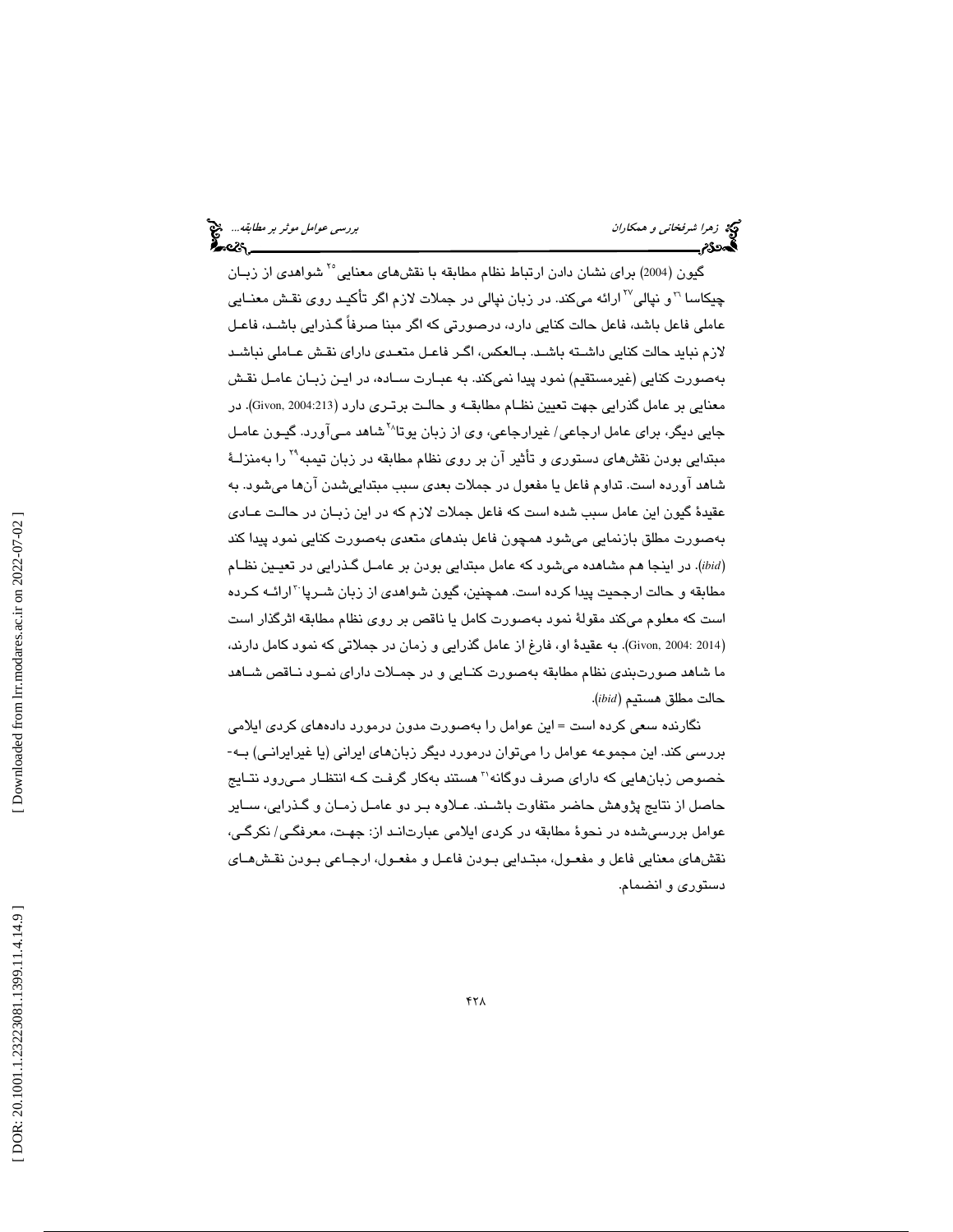(پياپي 58)، مهر و آبان 1399 جستارهاي زباني دورة ،11 شمارة 4

## . تحليل دادهها و بحث 4

در اينجا، بهطور خلاصه رابطة مطابقـه بـا دو عامـل زمـان و گـذرايي را د ر دادههـاي كـردي ايلامي بررسي ميكنيم. سـپس، تـأثير عوامـل مختلـف را بـر روي مطابقـة مفعـولي بررسـي خواهيم كرد.

4-1 . گذرايي، زمان و مطابقه در بسياري از زبانهاي ايراني، نظام مطابقه متأثر از نظام گذرايي و زمان است. در دادههـاي زير اين موضوع را در دادههاي كردي ايلامي بررسي ميكنيم.

|                                                  | فعل لازم                 |
|--------------------------------------------------|--------------------------|
| 1-imæ xæf-im                                     | «ما مىخوابيم»            |
| ۱ ش ج ـ خواب ما                                  |                          |
| $2$ - imæ xæf-t-im                               | «ما خوابيديم»            |
| ١ ش ج ـ گذشته ـ خواب ما                          |                          |
| 3- owan xæf-Ən                                   | «آنها مي خوابند»         |
| ٣ ش ج ـ خواب آنها                                |                          |
| 4- owan $x$ a f-t- $\Theta$ n                    | «آنها خوابيدند»          |
| ٣ ش ج ـ گذشته ـ خواب   آنها                      |                          |
|                                                  | فعل متعدى                |
| 5-imæ ketaw-æ xwæn-im                            | «ما كتاب را مىخوانيم»    |
| ١ ش ج ـ خوان _ ن معرفه ـ مفعول _ ما              |                          |
| 6-ima ketaw-a xwan-es-im                         | «ما كتاب را خوانديم»     |
| ١ ش ج ـ گذشته ـ خوان من معرفه ـ مفعول ما         |                          |
| $7$ - owan ketaw- $x$ xw $x$ en- $\Theta$ n      | «آنها کتاب را می خوانند» |
| ٣ ش ج ـ خوان پن معرفه ـ مفعول آنها               |                          |
| 8- owan ketaw-æ xwæn-es-Ən                       | «آنها کتاب را خواندند»   |
| ٣ ش ج ـ گذشته ـ خوان    ن معرفه ـ مفعول     آنها |                          |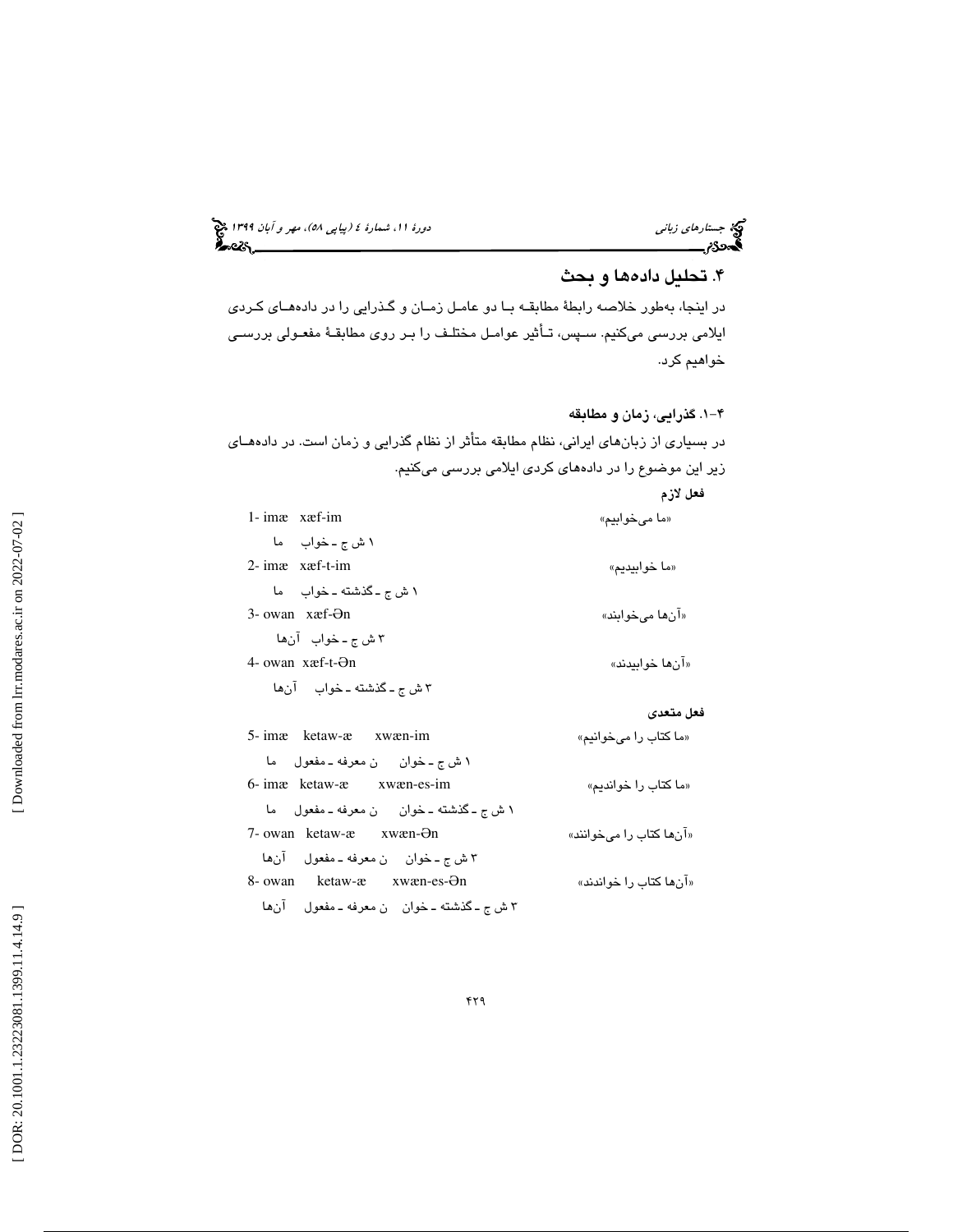نهج زهر*ا شرفخاني و همكاران* بررسي ع*وامل موثر بر مطابقه...*. وهم تصرف بر مطابقه... وهم تصرف عوامل موثر بر مطابقه...<br>**البررسي عوامل بررسي على البررسي على البررسي على البررسي على البررسي على البررسي على البررسي على البررسي** 

در جملات لازم 1 تا 4 مشاهده مي شود كه صـرف نظـر از زمـان جملـه، پسـوند مطابقـة فاعلي در هر صورت ازلحاظ شخص و شمار با فاعل جمله مطابقه مـي كنـد. ايـن مو ضـوع در ديگر زبانهاي ايراني مانند كردي مركزي و شمالي، هورامي، تالشي، تـاتي و غيـره كـه نظـام مطابقة دوگانه دارند نيز صادق است (2008 ,Haig ؛ دبيرمقدم، 1392). اكنون ببينيم كه وضعيت مطابقه در افعال متعدي گدشته و حال در كردي ايلامي چگونه است. جملات 5 8تا داراي فعل متعدي هستند. بررسي دادههـا نشـان مـي دهـد كـه هماننـد جمـلات قبلـي، در اينجـا نيـز بـين پسوندهاي فاعلي و فاعل اين جملات ازنظر شخص و شمار مطابقه ديده ميشود. عامل زمـان نيز تأثيري در ماهيت اين رابطه نگذاشته است. اين يافته خلاف نتايج تحقيقـات ديگـر درمـورد كردي مركزي و شمالي و برخي زبانهاي ايراني ديگر است كـه داراي نظـام مطابقـة دوگانـه هستند. در كردي مركزي و شمالي، لكـي، تـاتي، تالشـي و هـورامي در جمـلات حـاوي افعـال متعدي در زمان گذشته غالباً نظام مطابقه بهصورت كنايي/ مطلق تظاهر ميكنـد، درحـالي كـه در افعال لازم (حال و گذشته) و متعدي حال نظام مطابقة فاعلي/ مفعولي حاكم است (كريمـي، 1391؛ دبيرمقدم، 1392؛ 2008 ,Haig( .

همانگونه كه قبلاً تأكيد شد، زبانها از سه ابـزار بـراي نشـان دادن نقـش هـاي دسـتوري بهره ميگيرند كه عبارتند از مطابقه، تـوالي سـازه هـا و پايانـه هـاي صـرفي (حالـت نمـا). در مثـــالهـــاي 1 تـــا 8 مشـــاهده شـــد كـــه در كـــردي ايلامـــي هماننـــد بســـياري از زبانهاي ديگر از مطابقـه جهـت بازنمـايي و نشـان دادن نقـش دسـتوري فاعـل بهـره گرفتـه ميشود. اما، اكنون ميخواهيم وضعيت مطابقة مفعولي را در مثالهاي 5 تـا 8 بررسـي كنـيم. همچنانكه قابل مشاهده است نه در زمان حال و نه در گذشته نشانهاي كه حاكي از مطابقه با مفعول باشد وجود ندارد. اگرچـه كـردي ايلامـي در بسـياري از موقعيـت هـا، نشـانة مطابقـة مفعولي ندارد؛ اما در برخي موقعيتها همانند فارسي از واژهبستهايي استفاده ميكنـد كـه از لحاظ شخص و شمار با مفعول در انطباق است. نمونههـاي زيـر مطابقـة واژه بسـت هـا را بـا مفعول نشان ميدهد.

زمان گذشته

(بدون مفعول صريح) « مي شناختمت» صبح (19- nas-im- $x$ t (19-  $x$ 9  $y$ 

ش م (مفعولي) ـ 1 ش م ـ شناس 2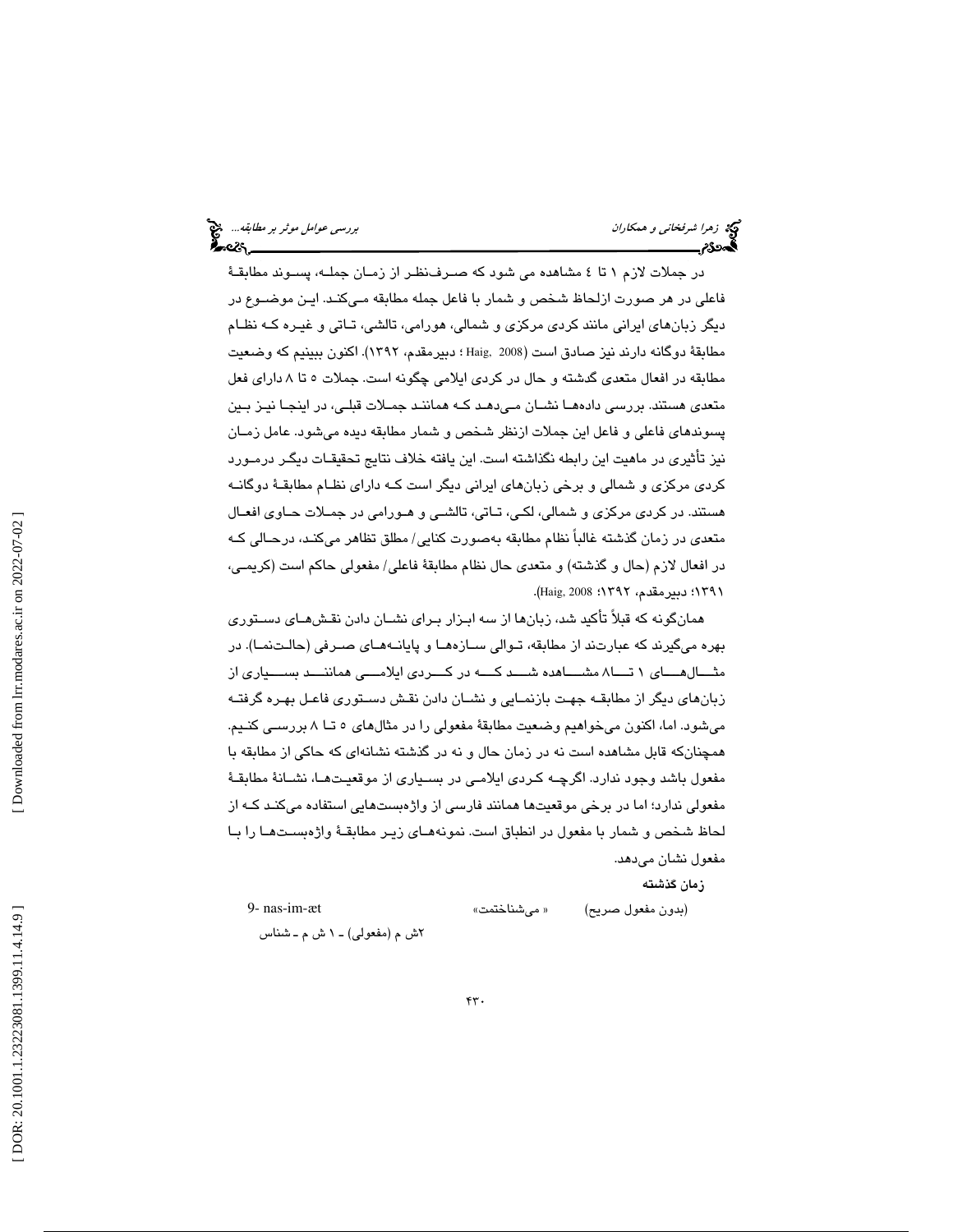| دورهٔ ۱۱، شمارهٔ ٤ (پیاپی ۵۸)، مهر و آبان ۱۳۹۹ چی<br>్న                       |               | <b>پج</b> جستارهای زبانی              |
|-------------------------------------------------------------------------------|---------------|---------------------------------------|
| 10- nas-im- $(x)$ tæn                                                         | «مىشناختمتان» | (بدون مفعول صريح)                     |
| ۲ ش ج (مفعولی) ـ ۱ ش ج -شناس                                                  |               |                                       |
|                                                                               |               | (مفعول مفرد)                          |
| ۳ ش م (مفعولي) ـ ۳ ش م ـ خوان ہ ن معرفھـ کتاب علمي                            |               |                                       |
| (مفعول جمع) على كتابها را خواندشون؟ xwæn-i-æn هـxwæn-i-æn كتابها را خواندشون؟ |               |                                       |
| ٣ ش ج(مفعولي) ـ ٣ ش م ـ خوان ہ ن معرفه ـ ن جمع ـ كتاب ہ على                   |               |                                       |
|                                                                               |               |                                       |
|                                                                               |               | زمان حال                              |
| 13- nas-em-æt                                                                 | «می شناسمت»   | (ٻدون مفعول صريح)                     |
| ۲ش م(مفعولی) ــ ۱ ش م ــ شناس                                                 |               |                                       |
| 14- nas-em- $(x)$ tan                                                         | «میشناسمتان»  | (بدون مفعول صريح)                     |
| ٢ ش ج (مفعولی) ـ ١ ش ج -شناس                                                  |               |                                       |
| 15- mæ ketaw-æ<br>sen-em-e                                                    |               | «من کتاب را میخرمش»                   |
| ٣ ش م (مفعولي) ـ ١ ش م ـ خريدن      ن معرفه ـ كتاب         من                 |               |                                       |
| 16- mæ ketaw-eil-æ sen-em-an                                                  |               | (مفعول جمع) «من كتابها را مىخرم شـون» |
| ٣ ش ج (مفعولي) ـ ١ ش م ـ خريدن      ن معرفه ـ ن جمع ـ كتاب     من             |               |                                       |
| مثالهای ۹ تا ۱۲ نشان میدهد که هم در حضور مفعول صریح و هم بـدون حضــور ان،     |               |                                       |
|                                                                               |               |                                       |

نشانة مطابقة مفعولي آمده است، هرچند كه بدون حضـور مفعـول صـريح پـي بسـت مطابقـة مفعولي اجباري است. اما، حضور مفعول صريح، وجود پيبست را اختياري ميكند. بنـابراين، استفاده از اين واژهبستها براي ارجاع به مفعول اجباري نيست و ميتوان آنها را حذف كرد بدون اينكه جمله نادستوري شود.

اين نمونهها از كردي ايلامي نشان مـيدهـد كـه بـراي بازنمـايي نقـش دسـتوري مفعـول (همانند فاعل) نيز از سازوكار مطابقه بهره گرفته ميشود. اگرچه موقعيتهاي فوق (جملات 9 تا 16) عمدتاً حالت محاوره و غيررسمي هستند كه در آنهـا از واژهبسـت ضـميري مفعـولي استفاده ميشود، اما از طرف ديگر چون كردي ايلامي زبان نوشتاري ندارد ميتوان گفـت در بيشتر مواقع بسامد جملات حاوي واژهبست ضميري مفعولي (هم با حضور مفعول صـريح و هم در غياب آن) از بسامد جملات فاقد اين عناصر بيشـترند. لـذا، مـي تـوان نتيجـه گر فـت كـه استفاده از پيبستهاي مفعولي بهمنزلة يك سازوكار جهت بازنمايي مفعول در كردي ايلامـي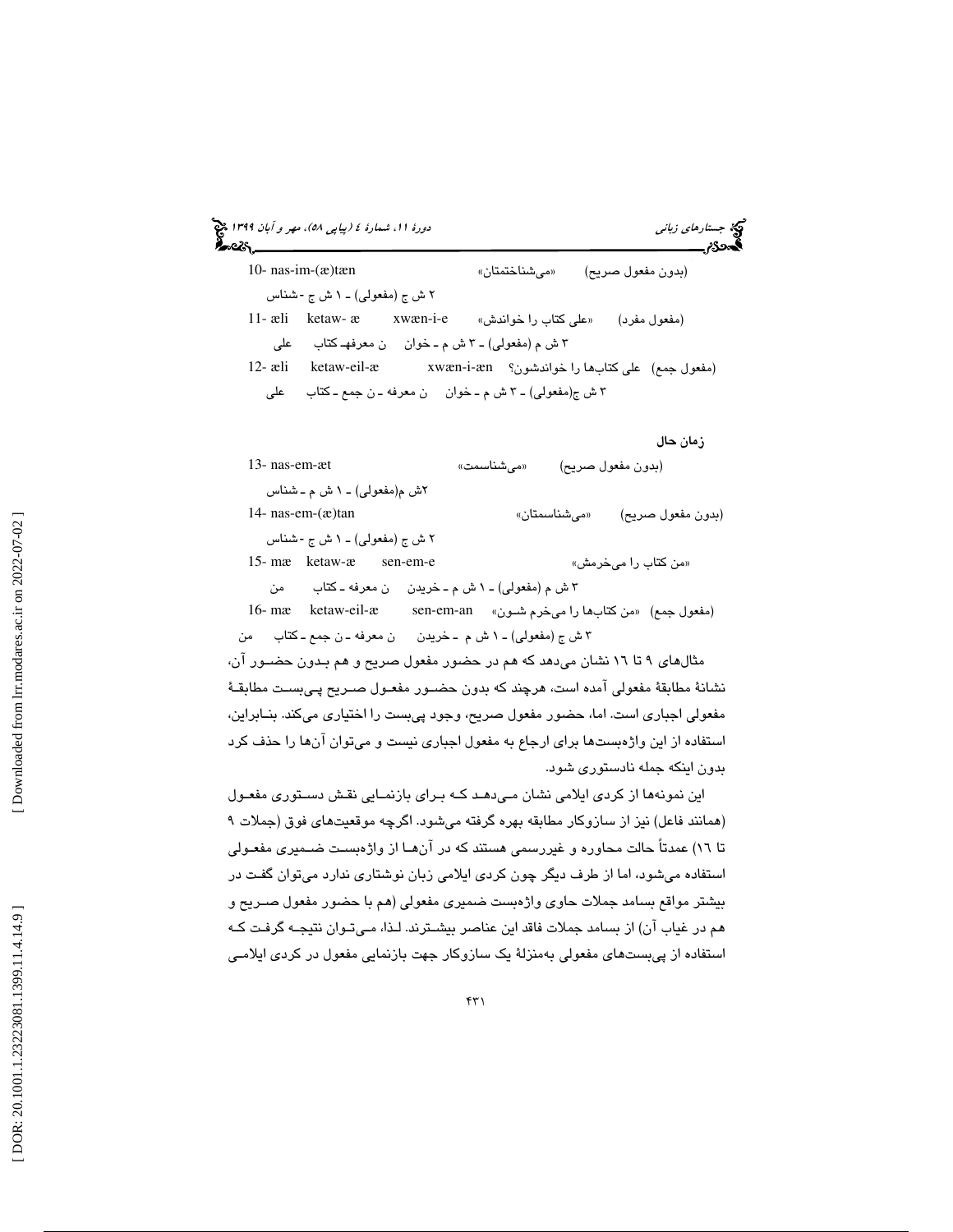نهج زهرا شرفخان*ی و همکاران* بررسي ع*وامل موثر بر مطابقه...*. چ<mark>خ</mark><br>پهروی بررسي عوامل موثر بر مطابقه...<br>پهروی بررسي علم الله موضوع بررسي علم الله موضوع بررسي علم الله موضوع بررسي علم الله موضوع بررسي علم الله موضوع

نقش پررنگي دارد. بنابراين، نظر نويسندگان حاضر در تعارض با نظر دبيرمقدم (1392) است كه با بررسي دو گويش كلهـري و كرمانشـاهي كـه بـه كـردي ايلامـي نزديـك هسـتند نتيجـه ميگيرد هنگامي كه مفعول صريح در جمله باشد تمايل به استفاده از پيبسـت هـاي مفعـولي 32 در فعل نيست. براي پاسخ دقيق به اين موضوع پيشنهاد ميشود يك پژوهش مجـزا بـا حجـم نمونهاي مناسب صورت گيرد.

درمجموع از اين قسمت ميتوان اينگونه نتيجه گرفت كه در كردي ايلامي مطابقة مفعـولي و فاعلي هر دو سازوكارهاي مهمي جهـت بيـان دو نقـش دسـتوري فاعـل و مفعـول هسـتند. همچنانكه در تعريف فاعل گفته شد آن گروه اسمي كه در انطباق با پسوندهاي متصل فـاعلي است، درمورد مفعول نيز ميتوان گفت آن گروه اسمي كه با واژهبست ضميري مفعولي مورد اشاره قرار ميگيرد. بر اين اساس ميتوان نتيجه گرفت كه در كـردي ايلامـي بـراي بازنمـايي نقشهاي دستوري فاعل و مفعول از مطابقه بهره گرفته ميشود و ديگر اينكـه كـردي ايلامـي هم داراي نظام مطابقة فاعلي است و هم مفعولي.

### 4-2 . مطابقه و نقشهاي معنايي

در برخي زبانها، نقشهاي دستوري متأثر از نقشهاي معنايي هسـتند. بـر ايـن اسـاس، اگـر نقش معنايي فاعل عامل باشد يا ابزار، ممكن است شاهد صورتبنـدي هـاي صـرفي متفـاوتي باشيم و گاهي نيز بر روي نظام مطابقه اثرگذار است (2004 ,Givon). همچنانكه قبلاً ذكر شـد، نشانة مطابقه با مفعول (پيبستهاي مفعولي) با حضور مفعول صـريح بـه صـورت اختيـاري نمود پيدا ميكند. در مثالهاي زير بررسي خواهيم كرد كه آيا نقش معنايي مفعول صـريح در نحوة مطابقه پيبستهاي مفعولي با آن تأثيري دارند يا خير.

مفعول كنشپذير

|          |             | $17$ -m $x$ pul- $x$ di-m- $e$ -ow               | «من پول را پیداش کردم»                                                |
|----------|-------------|--------------------------------------------------|-----------------------------------------------------------------------|
|          |             |                                                  | آن را ـ ٣ ش م (مفعولي) - ١ ش مفرد ــ پيدا کردن  ن معرفه ــ پو    من   |
| $18-$ mæ | ketaw-eil-æ | sæn-em-an                                        | «من کتابها را خریدمشون».                                              |
|          |             |                                                  | ٣ ش ج (مفعولي) ـ ١ ش م فاعلي ـ خريدن    ن معرفه ـ ن جمع ـ كتاب     من |
|          |             | 19-mækif-ægom-ekerd-em                           | «من کیف را گمش کردم»                                                  |
|          |             | ٣ ش م (مفعولي) ـ گم       ن معرفه ــ کيف      من | ۱ ش م ـ کردن                                                          |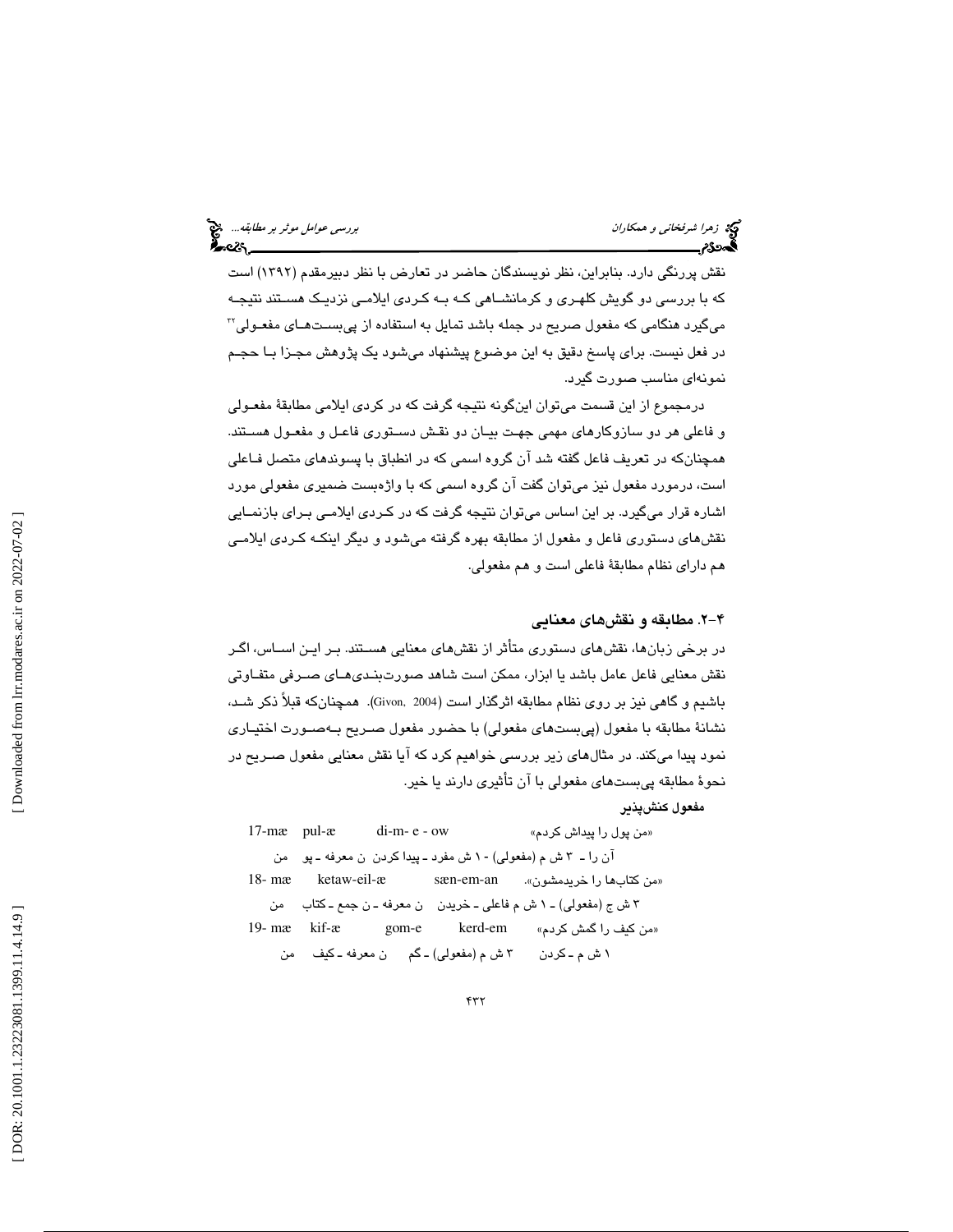(پياپي 58)، مهر و آبان 1399 جستارهاي زباني دورة ،11 شمارة 4

مفعول تجربه گر 20- mæ ow-æ niæ-nas-«من او را نمي شناسم» 1 ش م ـ شناختن ـ ن منفي ن معرفه ـ او من 21- mæ owan-æ niæ-nas-«من آنها را نميشناسم» 1 ش م ـ شناختن ـ ن منفي ن معرفه ـ او من 22- mæ ow-æ niæ-nas-Əm-e «شناسمش من او را نمي » 3 ش م(مفعولي) ـ 1 ش م فاعلي ـ شناختن ـ ن منفي ن معرفه ـ او من 23- mæ owan-æ niæ-nas-Əm-an «نميشناسمشون را آنها من » 3 ش جمع (مفعولي) ـ 1 ش م ـ شناختن ـ ن منف ن معرفه ـ او من

اين مثالها نشان ميدهند پيبستهاي مطابقة مفعولي فارغ از نقش معنايي مفعول از نظـر شخص و شمار با آن مطابقه دارند. اگرچه نقشهاي معنايي مختلف فاعل و مفعول در كـردي ايلامي نقشي در نحوة مطابقه ندارند، اما در زبانهاي ديگر ممكن است اين عامل در مطابقـه و حالتنمايي منعكس شود. زبان چيكاسا نمونهاي از اين زبانهاست (Munro & Gordon, 1982). در اين زبان، تمايز سه گانهاي بين عامل، كنشپذير و تجربهگر وجود دارد. هـر كـدام از ايـن سـه نقش معنايي بهوسيلة وندهاي خاصي بر روي فعل نمـود پيـدا مـي كننـد ( *ibid*(. ايـن تمـايز در برخي زبانها دوگانه است و بهصورت عامل / غيرعامل در مطابقه اثرگذار است. نمونة ديگـر زبان نپالي است كه داراي نظام حالتنمايي دوگانه است. در اين زبان فـارغ از گـذرايي افعـال، اگر فاعل بيشتر عاملي باشد بهصورت كنايي (هم در جملات لازم و هم متعدي) و اگـر كـم تـر عاملي َّ باشد بهصورت فاعلي (اسمي) نمود پيدا ميكند (2004 ,Givon, بررسي اين موضوع در زبانهاي ايراني بهخصوص زبانهاي داراي نظـام دوگانـه مـي توانـد موضـوع ديگـري بـراي پژوهشهاي آتي باشد.

## 4-3 . مطابقه و معرفگي/ نكرگي

معرفگي/ نكرگي يكي از مفاهيم آشناي دستور زبان است كه ميتواند داراي پيامـدهايي بـراي ديگر بخشهاي زبان ازجمله نظام مطابقه باشد. همچون عوامـل قبلـي، در اينجـا نيـز بررسـي زبانهـاي ديگـر كـه داراي نظـام مطابقـة دوگانـه هسـتند معلـوم مـي كنـد كـه ايـن عامـل بـه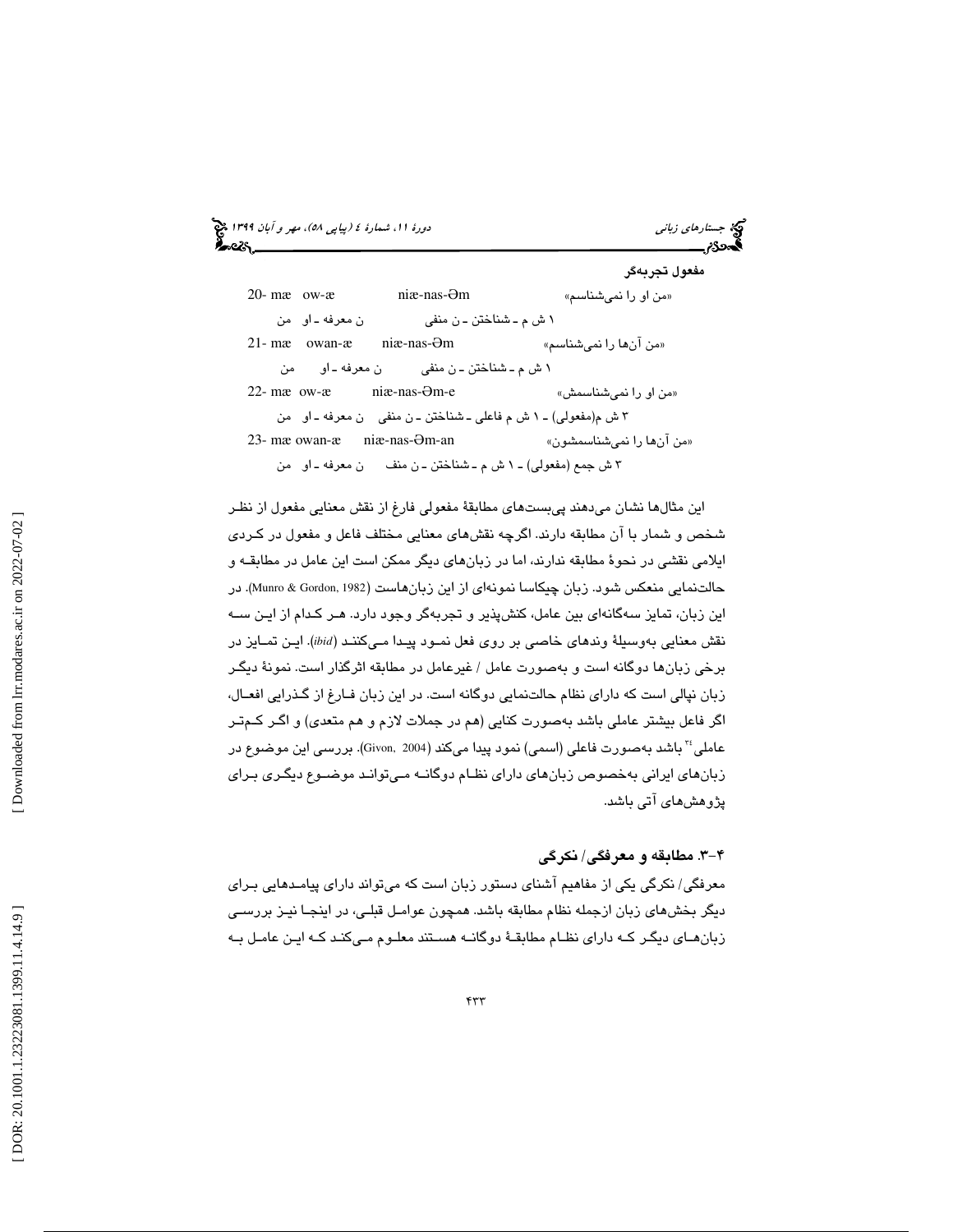| بررس <i>ی عوامل موٹر بر مطابقه</i> چی<br>موجود |  |  |
|------------------------------------------------|--|--|
|                                                |  |  |

مفعول نكره

صورتبنديهاي زباني متفاوتي منجر مـي شـود. بـراي مثـال در زبـان نزپرسـه، فاعـل نكـرة جملات متعدي داراي حالت غيرمستقيم است (كنايي/ مطلق) و مبناي مطابقـه نيسـت، درحـالي كه فاعل معرفة جملات متعدي داراي حالت مستقيم است (فاعلي/ مفعولي) و فعل با آن مطابقه ميكند (1976 ,Silverstein). به عبارتي، در اين زبان عامل معرفگي/ نكرگي مبنـاي صـورت بنـدي نظام مطابقه است نه عامل زمان. اين موضوع نيز ميتواند مبناي پژوهشهـايي از ايـن دسـت در زبانهاي ايراني باشد. اكنون نحوة مطابقة پيبسـت هـاي مفعـولي را در كـردي ايلامـي در ارتباط با اين عامل بررسي ميكنيم.

24- \*bowg-Əm mal-e sæn-Ø-e «خريدش خانهاي پدرم » 3 ش م (مفعولي) ـ 1 ش م ـ خريدن ن نكره ـ خانه ن ملكي ـ پدر 25-\*bowg- Əm mal-eil-e Əm mal-eil-e sæn- Ø-an «خريدشون خانههايي پدرم » 3 ش ج (مفعولي) ـ 1 ش م ـ خريدن ن نكره ـ ن جمع ـ خانه ن ملكي ـ پدر

مفعول معرفه 26- bowg-Əm mal-æ sæn-Ø-e «خريدش را خانه پدرم » 3 ش م (مفعولي) ـ 1 ش م ـ خريدن ن معرفه ـ خانه ن ملكي ـ پدر 27- bowg-Əm mal-eil-æ sæn-Ø-an «خريدشون را خانهها پدرم » 3 ش ج (مفعولي) ـ 1 ش م ـ خريدن ن معرفه ـ ن جمع ـ خانه ن ملكي ـ پدر

در جملات و 24 25 كه مفعول نكره است نميتواند مبناي مطابقـة پـي بسـت هـاي مفعـولي حاضر بر روی فعل قرار بگيرد، لذا جملات حاصل نادستوری هستند. درحالی کـه، دسـتوری<br>بودن جملات ٢٦ و٢٧ مؤيد اين مطلب است که عامل معرفه بودن مفعول مے تواند در صورت-بندي نظام مطابقة كردي ايلامي نقشآفريني كند. بنابراين، ميتوان نتيجـه گرفـت درحـالي كـه عامل معرفگي/ نكرگي در نحوة مطابقة پسوندهاي فاعلي بيتأثير است، امـا در نحـوة مطابقـة پيبستهاي مفعولي عاملي اثرگذار است. از ميان عوامل متعددي كه تاكنون احتمال اثرگـذاري آنها بر روي نظام مطابقة كـردي موردبررسـي قـرار گرفتـه اسـت، عامـل معرفگـي/ نكرگـي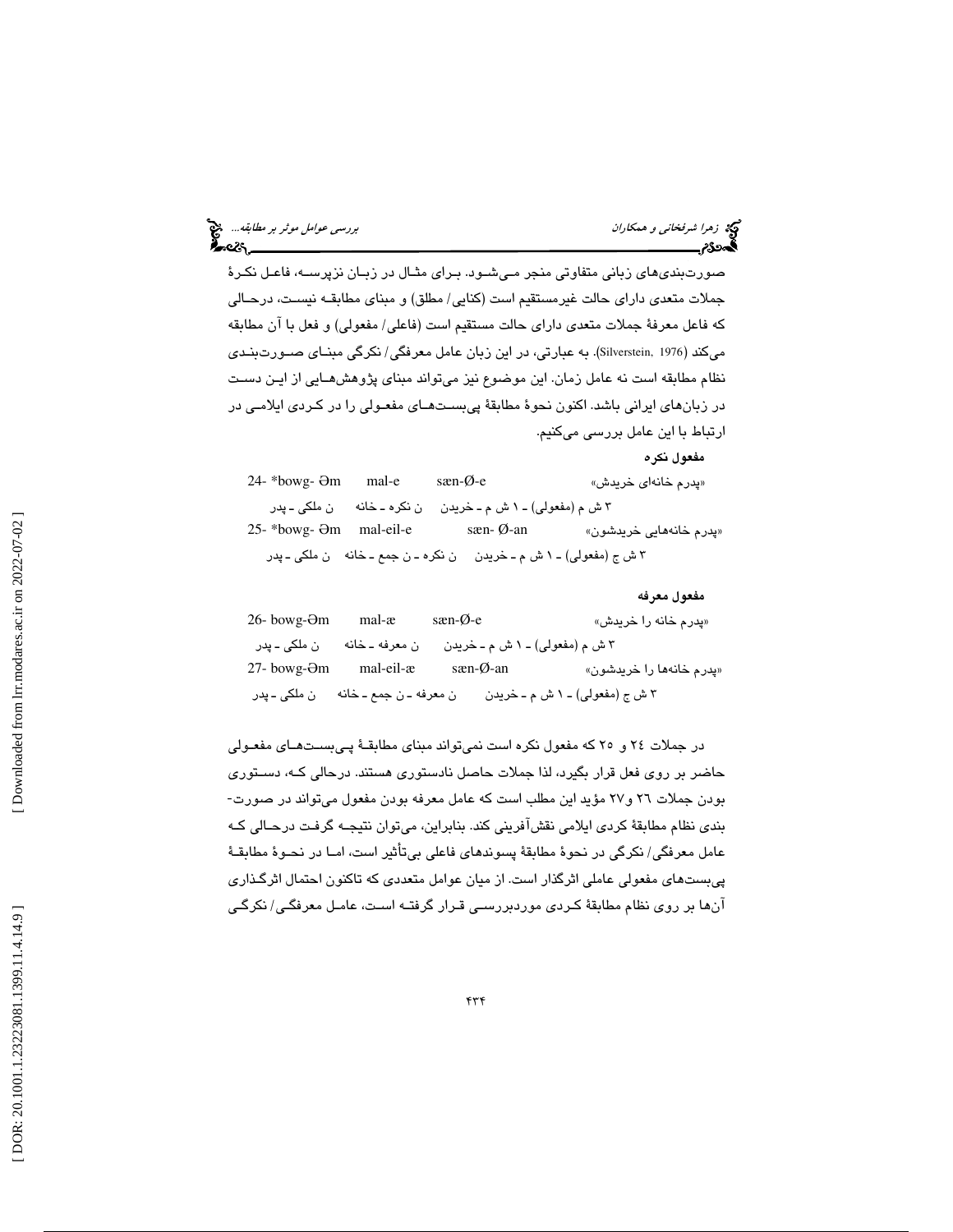نخستين عاملي است كه در نظام مطابقة اين زبان مؤثر بوده است. ايـن موضـوع را مـي تـوان رمورد ديگر زبانهاي ايراني (يا غيرايراني) بررسي كرد. د 4-4 . مطابقه و ارجاعي/ غيرارجاعي بودن مفعول

در اينجا، ارتباط عامل ارجاعي/ غيراجاعي بودن نقـش هـاي دسـتوري را بـا مطابقـه بررسـي خواهيم كرد. اين عامل نيز ميتواند براي بخشهاي مختلف دستور زبان ازجمله نظام مطابقـه پيامدهايي داشته باشد. مثالهاي زير همين موضوع را در رابطه با مفعول بررسي ميكند. مفعول غيرارجاعي

| $28 - \times$ ali | ketaw          | sæn- Ø- e              | «على كتاب خريدش»                          |
|-------------------|----------------|------------------------|-------------------------------------------|
| على               | كتاب           |                        | ٣ ش مفرد (مفعولي) ـ ١ ش م ـ خريدن         |
| $29$ - *æli       | ketaw-eil      | sæn- $\emptyset$ - an  | «على كتابها خريدشون»                      |
|                   | جمع ـ كتاب على |                        | ٣ ش جمع (مفعولي) ـ ٣ ش م ـ خريدن          |
| $30$ - *bayæd     | pomad          | be-sen- $\emptyset$ -e | «بايد پماد بخردش»                         |
| باید              | يماد           |                        | ٣ ش م (مفعولي) ـ ٣ ش م ـ خريدن ـ ن التزام |

مفعول ارجاعي

31- æli ketaw-æ sæn- Ø- e «خريدش را كتاب علي » 3 ش مفرد (مفعولي) ـ 1 ش م ـ خريدن ن معرفه ـ كتاب علي 32- æli ketaw-eil-æ sæn- Ø- an « خريدشون را كتابها علي« 3 ش جمع (مفعولي) ـ 3 ش م ـ خريد ن معرفه ـ ن جمع ـ كتاب علي 33- mæ ow kor-eil-æ di-m-an من آن پسرها را ديدمشون» » 3 ش جمع (مفعولي) ـ 1 ش مفرد ـ ديدن ن معرفه ـ ن جمع ـ پسر آن من

نادستوري بودن جملات 28 تا 30 و دستوري بودن جمـلات 31 تـا 33 بيـانگر ايـن نكتـه است كه اگر مفعول غيرارجاعي باشد نميتواند بهوسيلة پيبست مفعـولي مـورد ارجـاع قـرار بگيرد. لذا، شرط مطابقة مفعولي ارجـاعي بـودن مفعـول اسـت. بنـابراين، درحـالي كـه عامـل ارجاعي/ غيرارجاعي بودن فاعل مانعي براي مطابقه با آن نيست، اما اين عامـل بـراي مطابقـة واژهبست با مفعولهاي غيرارجاعي محدوديت ايجاد ميكند. اين خصوصيت به ايـن پـژوهش منحصر نيست. گيون (2004) با بررسي زبانهايي نظير يوتا نتيجه ميگيرد كه عامل ارجـاعي/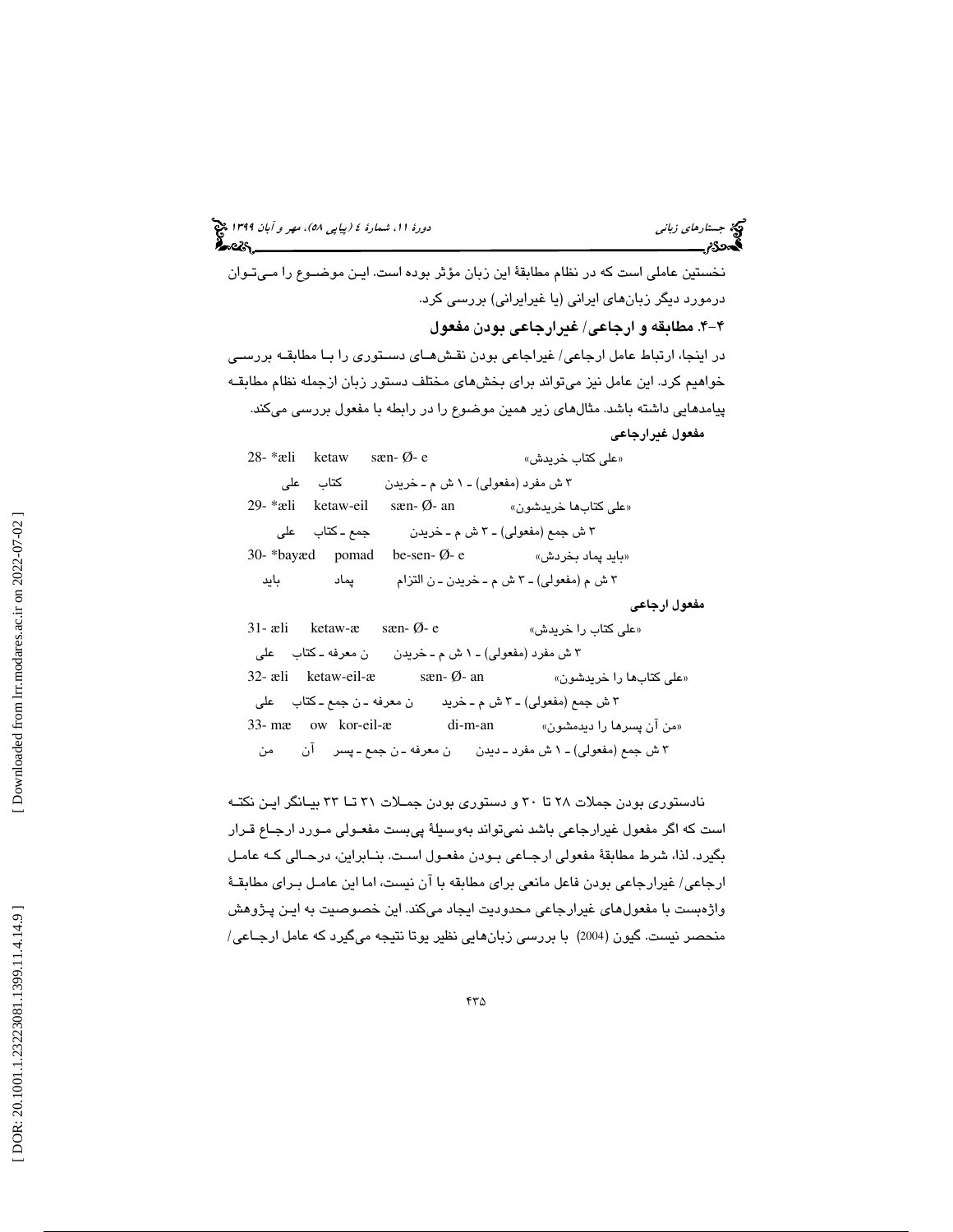توجه زهرا *شرفخانی و همكاران* بررسي عوامل موثر بر مطابقه... الميخ<br>**برر**سي عوامل موثر بر مطابقه...<br>**بهج**دی:

غيرارجاعي بودن فاعل و مفعول به صورتبنديهاي زباني متفاوتي منجر ميشـود. همچنـان كه ديديم، اين عامل در ارتباط با مطابقة مفعولي در كردي ايلامي سبب ايجاد محـدوديت شـد. انجام پژوهشهاي بينزباني جهت بررسي اين محدوديت به پژوهشگران توصيه ميشود.

4-5 . مطابقه و انضمام

در كردي ايلامي، انضمام فاعل در فعل وجود ندارد. همانند فارسي مفعـول مـي توانـد در فعـل انضمام پيدا كند. انضمام نيز ميتواند داراي پيامدهايي براي بخشهاي مختلف دسـتور زبـان باشد.

34- ow kor-æ ketaw-æ sæn- Ø «خريد را كتاب پسر آن » 3 ش مفرد ـ خريدن ن معرفه ـ كتاب ن معرفه ـ پسر آن 35- ow kor- $x$  ketaw sæn- $\emptyset$ «آن پسر کتاب خرید» 3 ش مفرد ـ خريدن كتاب ن معرفه ـ پسر آن

مفعول جمله با ازدست دادن نشانة معرفگي در مثال 35 در فعل انضـمام يافتـه اسـت. در هر دو جمله Ø نشانهٔ مطابقهٔ فاعلی است که به فاعل ارجاع میدهد و از لحاظ شخص و شمار با آن مطابقه ميكند. اگر مفعول بهوسيلة واژهبست ضميري مفعولي مورد اشاره قـرار بگيـرد فقط در حالت غيرانضمامي جملة حاصل در كردي ايلامي دستوري است:

 $36$ - ow kor- $x$  ketaw- $x$  sæn- $\emptyset$ - e «آن پسر کتاب را خریدش» 3 ش مفرد (مفعولي) ـ -3 ش مفرد ـ خريدن ن معرفه ـ كتاب ن معرفه ـ پسر آن

 $37$ - ow kor-æ ketaw sæn- Ø- e «آن پسر كتاب خريدش»  $\sigma$ 3 ش مفرد (مفعولي) ـ 3 ش مفرد ـ خريدن كتاب ن معرفه ـ پسر آن

جملة 37 كه حاصل انضمام مفعول هست نادستوري است. در اين جمله، سـازة انضـمام - يافته نميتواند مبناي مطابقـة واژه بسـت مفعـولي باشـد. البتـه، ايـن عامـل و عامـل ارجـاعي/ غيرارجاعي به هم مرتبط هستند، زيرا سازة انضـمام يافتـه از ح الـت معرفـه و ارجـاعي داراي تفسير عام و غيرارجاعي ميشود. به هر حال، نميتوان نسبتبه پيامدهاي انضمام در دستور زبان و ازجمله نظام مطابقه غافل بود. در زبانهاي ديگـر نيـز ايـن فراينـد ممكـن اسـت داراي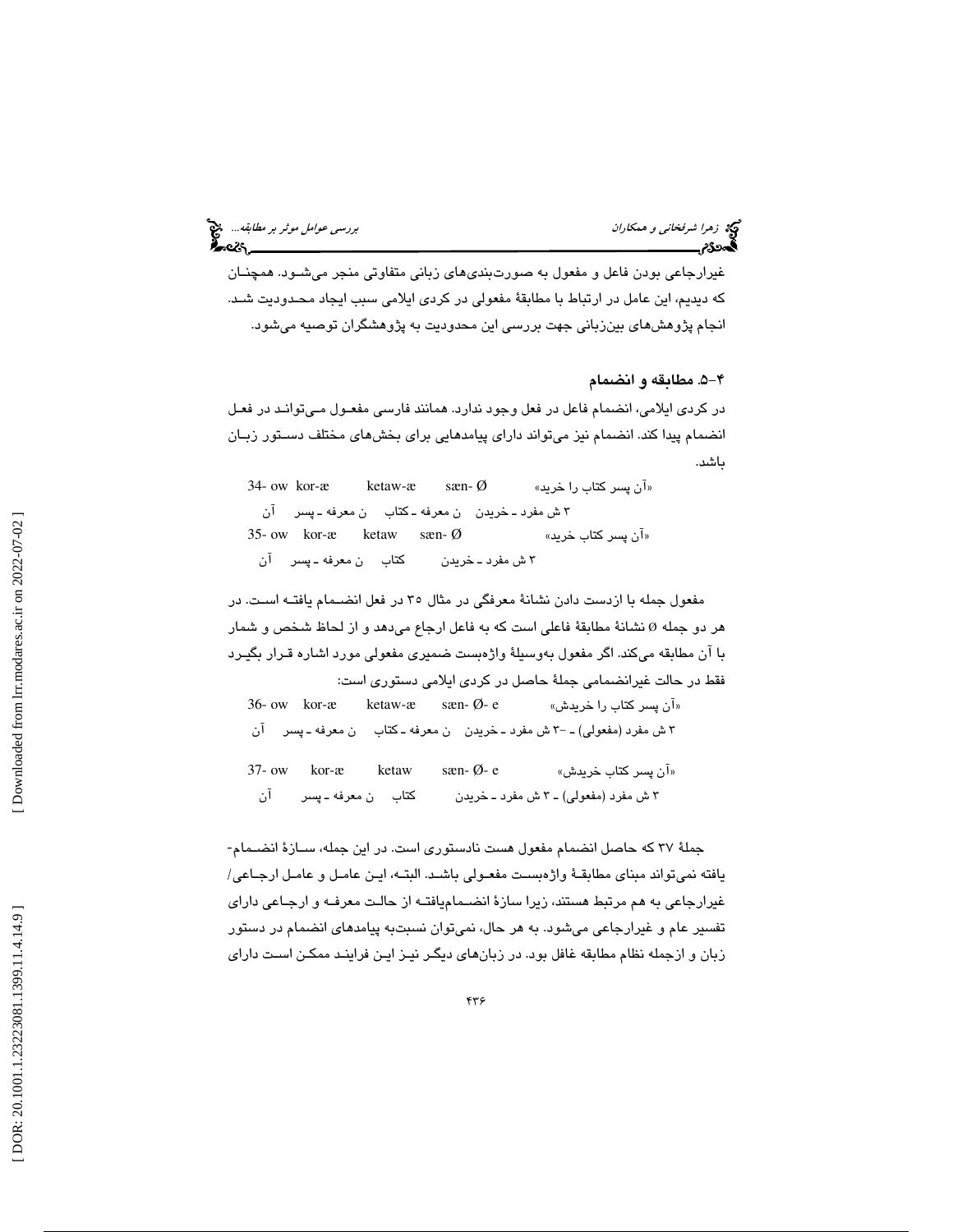پيامدهاي صرفي، معنايي، واجي و نحوي باشـد (دبيرمقـدم، 1392). درمـورد زبـان فارسـي، دبيرمقدم تأكيد ميكند كه سازة انضماميافته در فعل ازلحـاظ معنـايي غيرارجـاعي مـي شـود، ازلحاظ نحوي ديگر موضوع محسوب نميشود و همچنين نميتوانـد مـورد دسترسـي قواعـد نحوي قرار گيرد. گيون (2004) از زبان يوته شاهدي ذكر ميكند كه انضمام بـه صـورت بنـدي نحوي متفاوتي منجر شده است؛ بدين ترتيب كه در سـاخت هـاي نحـوي غيرانضـمامي تـوالي كلمات بهصورت فعل + مفعول است، درحالي كـه در سـاخت معـادل انضـمامي شـاهد تـوالي مفعول + فعل هستيم. مانند، عوامل قبلي، پژوهشهايي در رابطه با ايـن عامـل جهـت تحقيقـات آتي پيشنهاد ميشود.

### 4-6 . مطابقه و مبتدابودگي

مصاديق مبتدايي نيز ميتوانند نظامهاي متعدد زبان را متأثر از خود كننـد. نظـام مطابقـه نيـز ميتواند متأثر از اين عامل باشد.

مبتدا نقشي كاربردشناختي است كه بر پاية ملاحظات كلامـي مشـخص مـي شـود ( ,Givon 2004). تعيين مبتدا در كلام و ميزان آشنايي ما با آن صـورت مـي پـذيرد. در برخـي زبـان هـا، مبتدابودگي نقشهاي دستوري بـه صـورت بنـدي نحـوي و صـرفي و نـوايي متفـاوتي منجـر ميشود.

مفعول مبتدايي

38- (a) ow kor-eil-æ chæ xwar- d-Ə آن پسرها چي خوردن؟» n » 3 ش ج ـ ن گذشته ـ خوردن چه ن معرفه ـ ن جمع ـ پسر آن (b) Ø/(kor-eil-æ) gæza xwar- d-آنها غذا خوردن.  $\emptyset$  $\mathcal{D}$  ش ج ـ ن گذشته ـ خوردن  $\text{d}$  غذا (ن معرفه ـ ن جمع ـ پسر)/  $\mathcal{P}$ 

39- (æ) ki e gæza xwar- d- $\varnothing$ ? «کی این غذا را خورد؟» 3 ش م ـ ن گذشته ـ خوردن غذا اين كي (b) kor-eil-æ (gæzæ-(g)æ) xwar- d-Ən « خوردن) را غذا اين (پسرها« 3 ش ج ـ ن گذشته ـ خوردن (ن معرفه ـ غذا) ن معرفه ـ ن جمع ـ پسر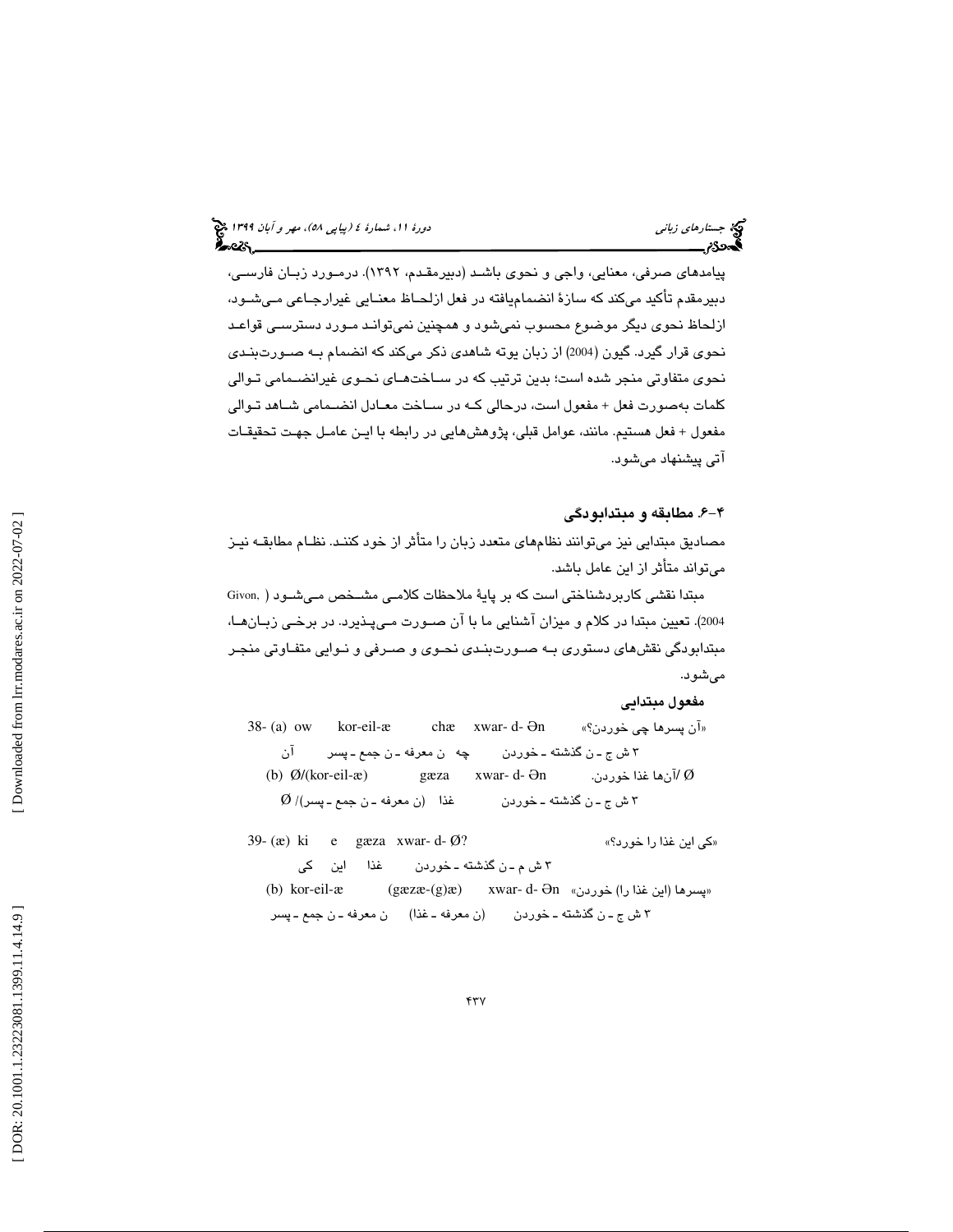| دید زمرا شرفخانی و همکاران<br>دیگانی به دیگر |  |
|----------------------------------------------|--|
|                                              |  |

بررس*ی عوامل موثر بر مطابقه...*. م**نتج**<br>است مستقیمات مستقیم

در مثال b ۳۹ مفعول بهواسطهٔ اینکه در جملهٔ قبل آمده است، مبتدایی محســوب مـیشــود. به همين سبب ميتواند حتي حذف شود و در صورت حضور واژهبسـت مفعـولي ( 3 شـخص مفرد)، جملة حاصل دستوري خواهد بود (جملة 40 ). 40- kor-eil-æ Ø/ (gæzæ- (g)æ) xwar- d-Ən-**e** .خـوردنش)» را غذا (پسرها

3 ش م (مفعولي) ـ 3 ش ج ـ ن گذشته ـ خوردن (ن معرفه ـ غـذا) ن معرفـه ـ ن جمـع ـ پسـر

### مفعول غيرمبتدايي

در مثال ۲۸ b مفعول بهسبب اينكه در بافت قبلـي نيامـده و مـورد سـؤال قـرار گرفتـه اسـت، غيرمبتدايي محسوب ميشود و نميتواند مورد ارجاع پيبسـت مفعـولي قـرار گيـرد. حضـور واژهبست مفعولي در جملة b 38 به نادستوري شدن جمله منجر ميشود (جملة )41.

41- $*(\text{kor-eil-}x)$  gæzæ Ən-e «\*پسرها غذا خوردنش» 3 ش م (مفعولي) ـ 3 ش ج ـ ن گذشته ـ خوردن غذا ن معرفه ـ ن جمع

سبب نادستوري بودن اين جمله ارجاع نشانة مطابقة مفعولي به سازة غيرمبتـدايي اسـت. بنابراين، علاوه بر دو محدوديت ارجاعي بودن و معرفگي، ميتوان مبتـدايي بـودن را نيـز بـه شروط ارجاع واژهبستهای مفعولی اضافه کرد. بر این اساس میتـوان نتیجـه گرفـت کــه در<br>کردی ایلامی، مبتدابودگی در نظام مطابقهٔ فاعلی اثرگذار نیست؛ ولی در نحوهٔ ارجاع پی،ست-هاي مفعولي به مفعول محدوديتهايي را ايجاد ميكند. گوهري (1392 ) با بررسي پيكـره اي از مصاديق مبتدايي نتيجه ميگيرد كه اين مصاديق ازلحاظ نحوي عمدتاً با جايگـاه نهـاد منطبـق ميشوند و ازلحاظ صرفي با صورتهاي زباني ضعيف مانند ضـماير بازنمـايي مـي شـوند و درنهايت، ازلحاظ نوايي بهصـورت فاقـد تكيـه، نمـود پيـدا مـي كننـد. همچنـين، ايـن عامـل در زبانهاي ديگر نيز داراي پيامدهايي براي نظام حالت و مطابقه است. گيون (2004) زبان تيمبـه را بررسي كرد و نتيجه گرفت كه فاعل جملات لازم اگر مبتـدايي باشـد هماننـد فاعـل جمـلات متعدي بهصورت كنائي ظاهر ميشود؛ ولي اگر تداوم نداشته باشد (مبتدايي نباشد) بهصورت متمم (مطلق) نمود پيدا ميكند و لذا ميتواند مبناي مطابقة با فعل قرار گيرد.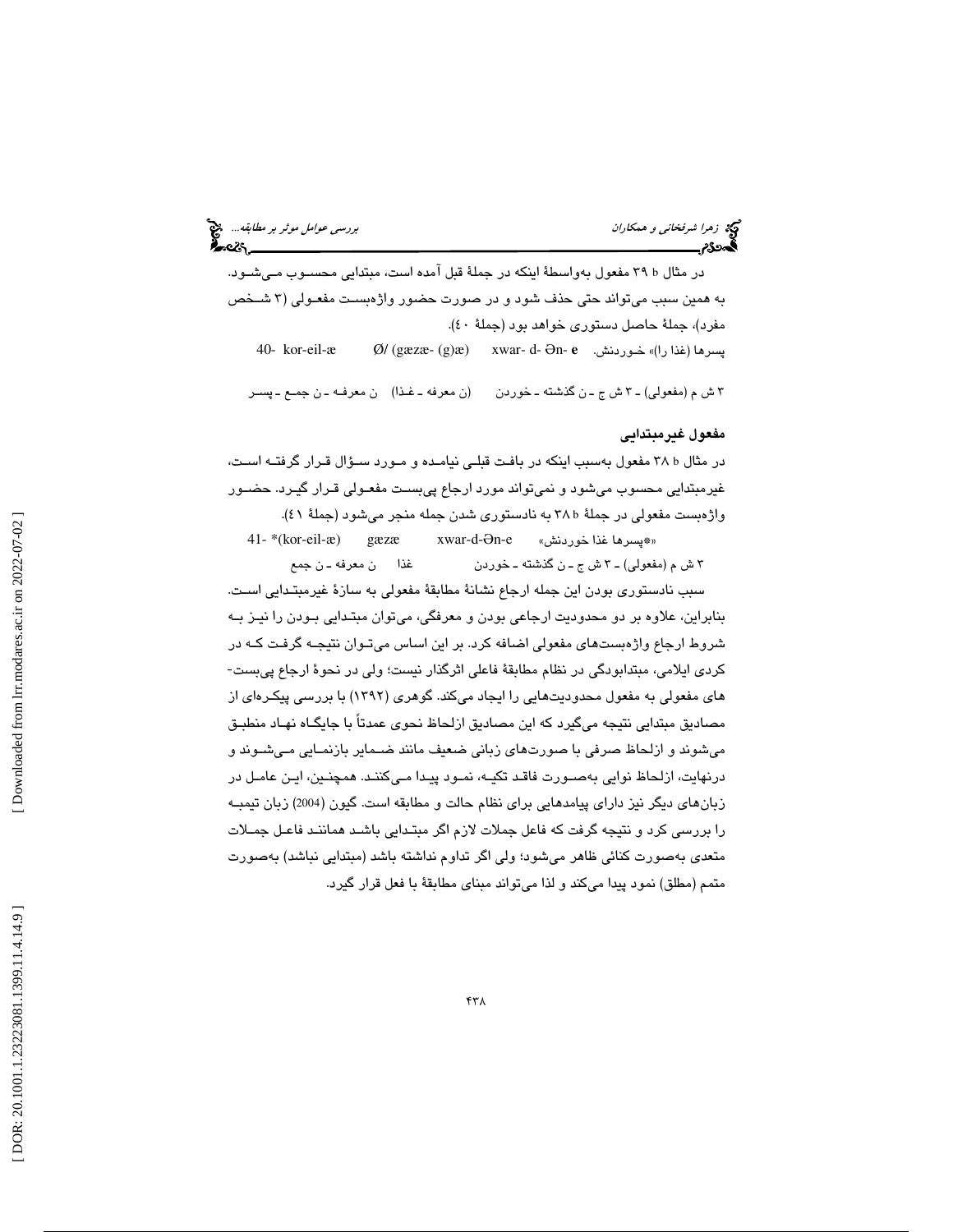## . نتيجه 5

در كردي ايلامي هم سازوكار مطابقة فاعلي وجود دارد و هم مفعولي. بر همـين اسـاس، بـين پسوندهاي مطابقة فاعلي و پيبستهاي مطابقة مفعولي تمايز قائل شديم. از اصـطلاح پسـوند براي اشاره به عناصر بيانگر مطابقة فاعلي و از لفظ پيبست براي اشاره به نشـانه هـاي بيـان مطابقة مفعولي استفاده كرديم. حداقل دو دليل در كردي ايلامي براي اين تمـايز و نـام گـذاري برشمرده شد: نخست اينكه پسوندهاي مطابقة فاعلي نسبتبه نشانههـاي مطابقـة مفعـولي بـه ستاك نزديكتر هستند. واژهبستها در حاشيه هستند و وندها به ستاك/ ريشـه نز ديـك ترنـد. دوم، واژهبستها داراي تنوع در مقولة نحوي ميزبان هسـتند، درحـالي كـه در كـردي ايلامـي پسوندهاي فاعلي هميشه به ستاك فعلي اضافه ميشوند و گاهي مشاهده ميشود كه ميزبـان نشانههاي مطابقة مفعولي عنصري غير از ستاك فعلـي اسـت. ايـن عنصـر در كـردي ايلامـي عمدتاً جزء غيرفعلي فعل مركب است. در زبانهاي ديگر، ميزبان تنوعات بيشـتري دارد. نكتـة ديگر اينكه، آن عناصري كه در اينجا پسوند مطابقة فاعلي هستند، ممكـن اسـت در زبـان هـاي ديگر (بهسبب تنوع ميزبان) پيبست تلقي شوند.

مهمترين عاملي كه در پژوهشهاي مختلف رابطة آن بـا نظـام مط ابقـه بررسـي مـي شـود عامل زمان و گذرايي است. نتايج پژوهش حاضر نشان داد كه در جملات لازم صـرف نظـر از زمان جمله، پسوند مطابقة فاعلي در هر صورت از لحاظ شخص و شمار با فاعل جمله مطابقه ميكند. اين موضوع در ديگر زبانهاي ايراني مانند كردي مركزي و شمالي، هورامي، تالشـ ي، تاتي و غيره كه نظام مطابقه دوگانه دارنـد نيـز صـادق اسـت ( 2008 ,Hiag ؛ دبيرمقـدم 1392). بررسي وضعيت مطابقه در افعال متعدي گذشته و حـال در كـردي ايلامـي نشـان داد كـه در اينجا نيز بين پسوندهاي فاعلي و فاعـل ايـن جمـلات ازنظـر شـخص و شـمار، مطابقـه ديـده ميشود. عامل زمان نيز تأثيري در ماهيت اين رابطه نگذاشته اسـت. ايـن يافتـه خـلاف نتـايج تحقيقات ديگر درمورد كردي مركزي و شمالي و برخي زبانهاي ايراني ديگر است كـه داراي نظام مطابقة دوگانه هستند. در كـردي مركـزي و شـمالي، لكـي، تـاتي، تالشـي و هـورامي در جملات حاوي افعال متعدي در زمان گذشته غالباً نظام مطابقه بهصورت كنـايي/ مطلـق ظـاهر ميشود، درحالي كه در افعال لازم (حال و گذشته) و متعدي حال نظام مطابقة فاعلي/ مفعولي حاكم است.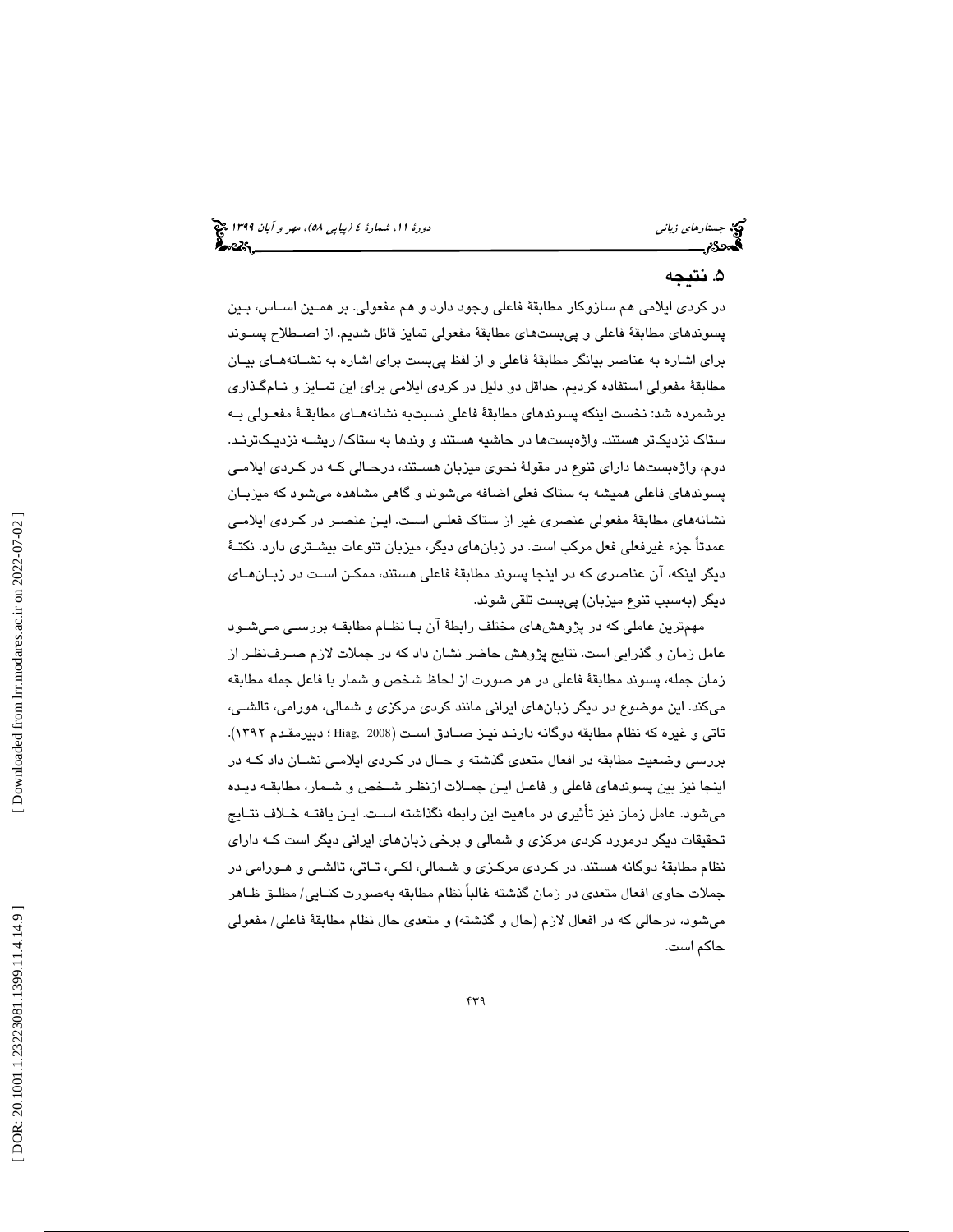نهج زهر*ا شرفخاني و همكاران* بررسي ع*وامل موثر بر مطابقه...*. وهم تصرف بر مطابقه... وهم تصرف عوامل موثر بر مطابقه...<br>**البررسي عوامل بررسي على البررسي على البررسي على البررسي على البررسي على البررسي على البررسي على البررسي** 

در ارتباط با مطابقة مفعولي، يافتهها نشان داد كـه هـم در حضـور مفعـول صـريح و هـم بدون حضور آن، نشانة مطابقة مفعولي ميتواند ظاهر شود، هرچند كه بدون حضـور مفعـول صريح پيبست مطابقة مفعولي اجباري است؛ اما حضور مفعـول صـريح، وجـود پـي بسـت را اختياري ميكند. بنابراين، استفاده از اين واژهبستها براي ارجاع به مفعول اجبـاري نيسـت و ميتوان آنها را حذف كرد بدون اينكه جمله نادستوري شود. اين يافته نشان ميدهد كه براي بازنمايي نقش دستوري مفعول (همانند فاعل) نيز از سازوكار مطابقه بهـره گرفتـه مـي شـود. اگرچه استفاده از پيبست مفعولي عمدتاً در حالت محاوره و غيررسمي صورت ميگيـرد، امـا از طرف ديگر چون كردي ايلامي زبان نوشتاري ندارد ميتوان گفت در بيشتر مواقـع بسـامد جملات حاوي پيبست مفعولي (هم با حضور مفعـول صـريح و هـم در غيـاب آن) از بسـامد جملات فاقد اين عناصر بيشتر هستند. لذا، ميتوان نتيجه گرفت كه اسـتفاده از پـي بسـت هـاي مفعولي بهمنزلة سازوكار در بازنمايي مفعول در كردي ايلامي نقـش مهمـي دارد. درمجمـوع، توان اينگونه نتيجه گرفت كه در كردي ايلامي مطابقة مفعولي سازوكار مهمي جهـت بيـان مي نقش دستوري مفعول است. بر اين اساس، درمورد مفعول ميتوان گفت كـه آن گـروه اسـمي كه با واژهبست ضميري مفعولي مورد اشاره قرار ميگيرد مفعول است.

علاوه بر دو عامل مهم زمان و گذرايي، عوامل ديگري كه داراي تـأثير احتمـالي بـر نظـام مطابقه در كردى ايلامى بودند، بررسى شدند. اين عوامل عبارتاند از جهت، معرفگى/ نكرگـى، نقشهاي معنايي فاعل و مفعـول، مبتـدايي بـودن فاعـل و مفعـول، ارجـاعي بـودن نقـشهـاي دستور ي و انضمام. اگرچه اين عوامل در زبانهاي مختلف جهـان و بـه خصـوص زبـان هـاي داراي نظام دوگانه در ابعاد مختلف دستور زبان ازجمله نظام مطابقـه بـه صـورت بنـدي هـاي متنوعي منجر شدهاند؛ ولي تاكنون پژوهش منسجمي درمورد زبانهاي ايراني صورت نگرفته است. نتايج پژوهش حاضر نشان ميدهد كه برخي از اين عوامل بـراي ارجـاع پـي بسـت هـاي مفعولي به مفعول محدوديتهايي را بهوجود مـي آورنـد؛ مـثلاً در ارتبـاط بـا عامـل معرفگـي/ نكرگي، نتايج اين پژوهش نشان داد كه مطابقـة پـي بسـت مفعـولي بـا مفعـول متـأثر از عامـل معرفگي/ نكرگي است. در كردي ايلامي، اين عناصر فقط با مفعول معرفـه مـي تواننـد مطابقـه داشته باشند. يا درمورد انضمام، مسئله اين است كه اين مفعولهاي انضماميافتـه نمـي تواننـد مبناي مطابقه قرار بگيرد. به همين ترتيـب عامـل ارجـاعي/ غيرارجـاعي بـودن مفعـول داراي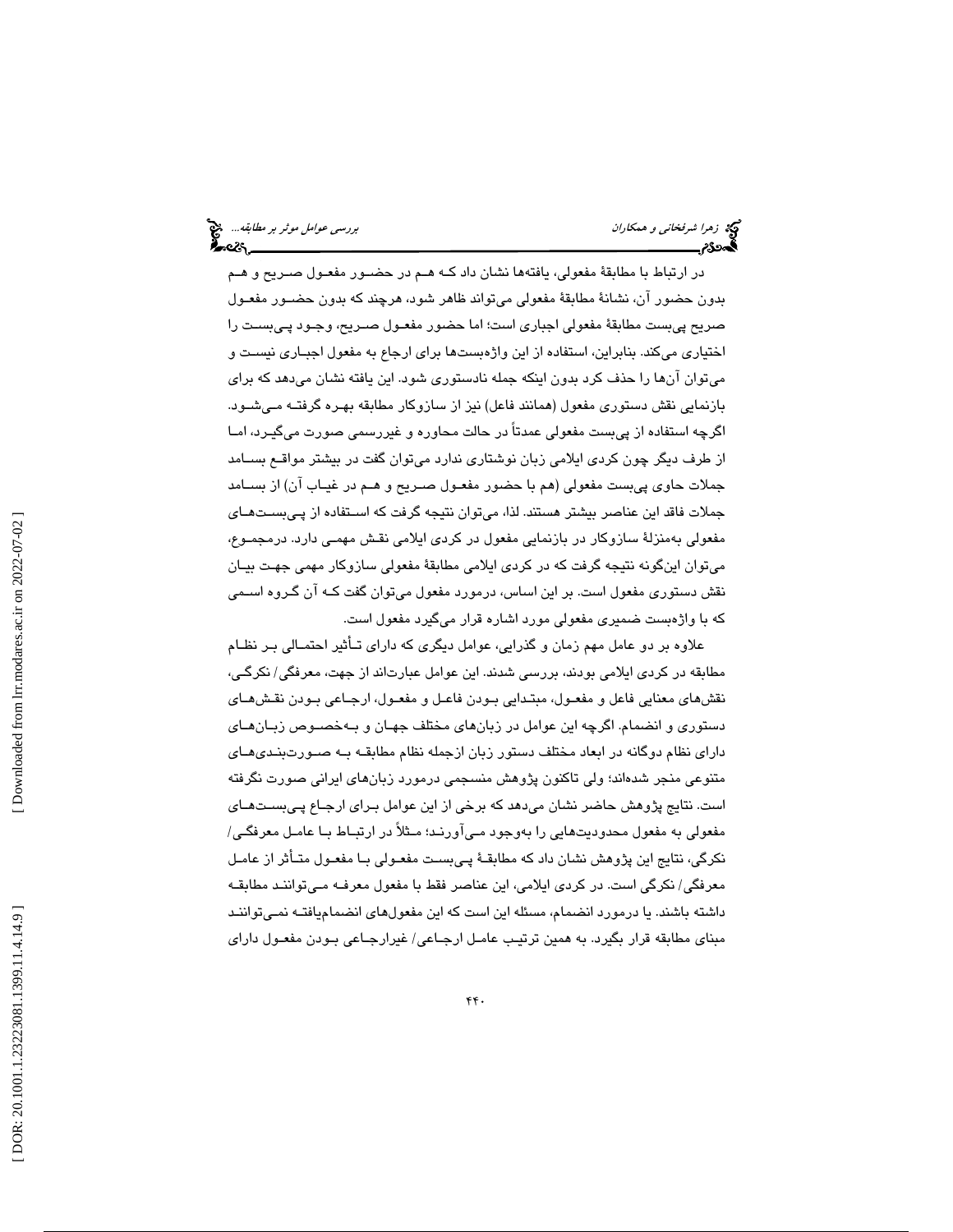(پياپي 58)، مهر و آبان 1399 جستارهاي زباني دورة ،11 شمارة 4

پيامدهايي براي مطابقة پيبستها با مفعول در كـردي ايلامـي اسـت. پـي بسـت مفعـولي فقـط ميتوانند با مفعول ارجاعي مطابقه داشته باشند. درنهايـت اينكـه عامـل مبتـدايي/ غيرمبتـدايي بودن مفعول نيز عامل مؤثر ديگري بر مطابقة مفعولي است. نتايج پژوهش حاضـر نشـان داد كه اين عامل در صورتبندي نظام مطابقة كردي ايلامي مؤثر است. پيبستهاي مفعولي فقـط با مفعول مبتدايي ميتوانند مطابقه داشته باشند.

. پينوشت ها 6

- 1. Keenan & Comrie
- 2. Givon
- 3. Overt coding properties
- 4. Case-marking
- 5. Pronominal clitics
- 6. Analytic
- 7. Farrel
- 8. Head marking
- 9. Argument
- 10. Oblique
- 11. Voice
- 12. Topicality 13. Referential
- 14. Incorporation
- 
- 15. Haig
- 16. Nominative- accusative
- 17. Ergative
- 18. Split Time sensitive
- 19. Ergative- absolutive system
- 20. Case Marking System
- 21. Agreement marker 22. Pronominal affixes
- 23. Nez-perce
- 
- 24. Anti-passive 25. Sematic rules
- 26. Chickasaw
- 27. Nepali
- 28. Ute
- 29. Timbe
-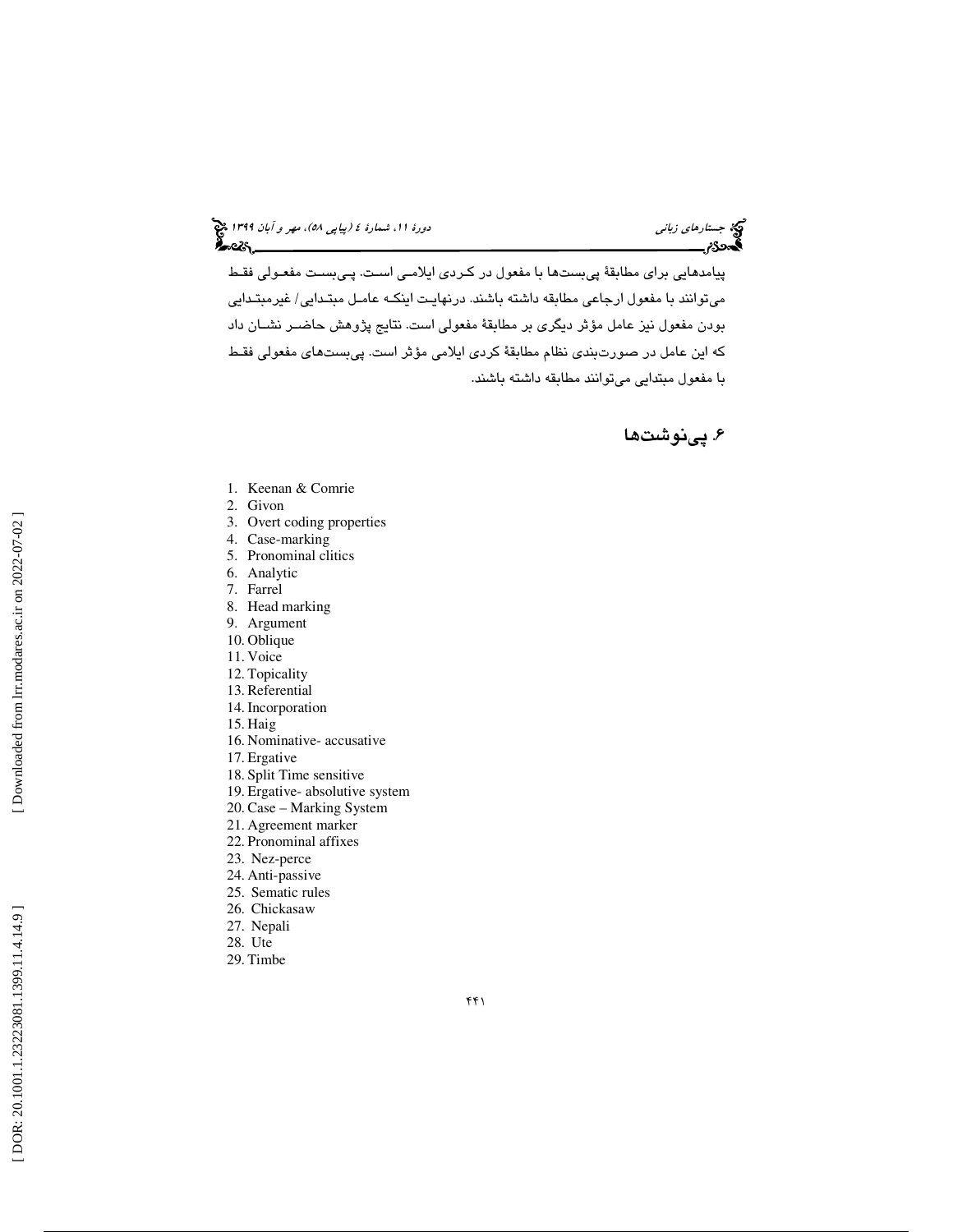زهرا شرفخاني و همكاران بررسي عوامل موثر بر مطابقه...

30. Sherpa

31. Split morphology 32. چون اين عناصر بهمنزلة پيبست ملكي نيز استفاده ميشوند، دبيرمقدم (1392) از اصطلاح پيبستهاي غيرفاعلي استفاده ميكند. در پژوهش حاضر صرفاً به نقش اين پيبستها در مطابقه ميپردازيم، لذا از اصطلاح واژهبست (پيبست) مطابقة مفعولي براي اشاره به آنها استفاده ميكنيم.

- 33. Munro and Gordon
- 34. Agentive
- 35. Silverstein

## ۷. منابع

- دبيرمقدم، محمد (١٣٩٢). *ردمشناسي زبانهاي ايراني*. ٢ ج. تهران: سمت.
- راسخ مهند، محمد (١٣٨٥). «شيوهٔ نشان دادن فاعل و مفعول در زبان فارس*ي». زبان-شناسي، د ۲*۱. ش ۲ (پياپی ٤٢). صص ۸۵–۹۲.
- راسخ مهند، محمد و زانيار نقشبندي (1391). «تأثير عوامل كلامي بر تعيين نوع الگوي حالت در گویش هورامی». *جست<i>ارهای زبانی***.** د ٤. ش ٤ (پیاپی ١٦). صص ٨٧– ١٠٩.
- گوهري، حبيب (1390). بررسي ساخت اطلاع در انگليسي و فارسي و پيامدهاي آن براي ترجمه. رسالة دكتري زبانشناسي همگاني. دانشگاه علامه طباطبائي تهران.
- ــــــــــــــــ ( 1392 « ). برخي پيامدهاي نظري ة ساخت اطلاع براي ترجمه . » جستارهاي زباني. ش ٤ (١). صص ٢٠٣-٢٢٤.
- كريمي، يادگار (١٣٩١). «مطابقه در نظام كنايي (ارگتيو) زبانهاي ايراني: رقابت واژهبست و وند». *پژوهشهای زبانی.* ش ٤ (۲). صص ١-١٨.
- شريفي، شهلا و رضا زمرديان (١٣٧٨). «نظام مطابقه در گويش كاخكي». *گويش <i>شناس***ـي** (ويژهنامة فرهنگستان زبان). ش ٥ (١). صص ٢-١٨.

#### **References:**

• Dabirmoghaddam, M. (2013). *Typology of Iranian Languages*. Tehran: SAMT [In Persian]